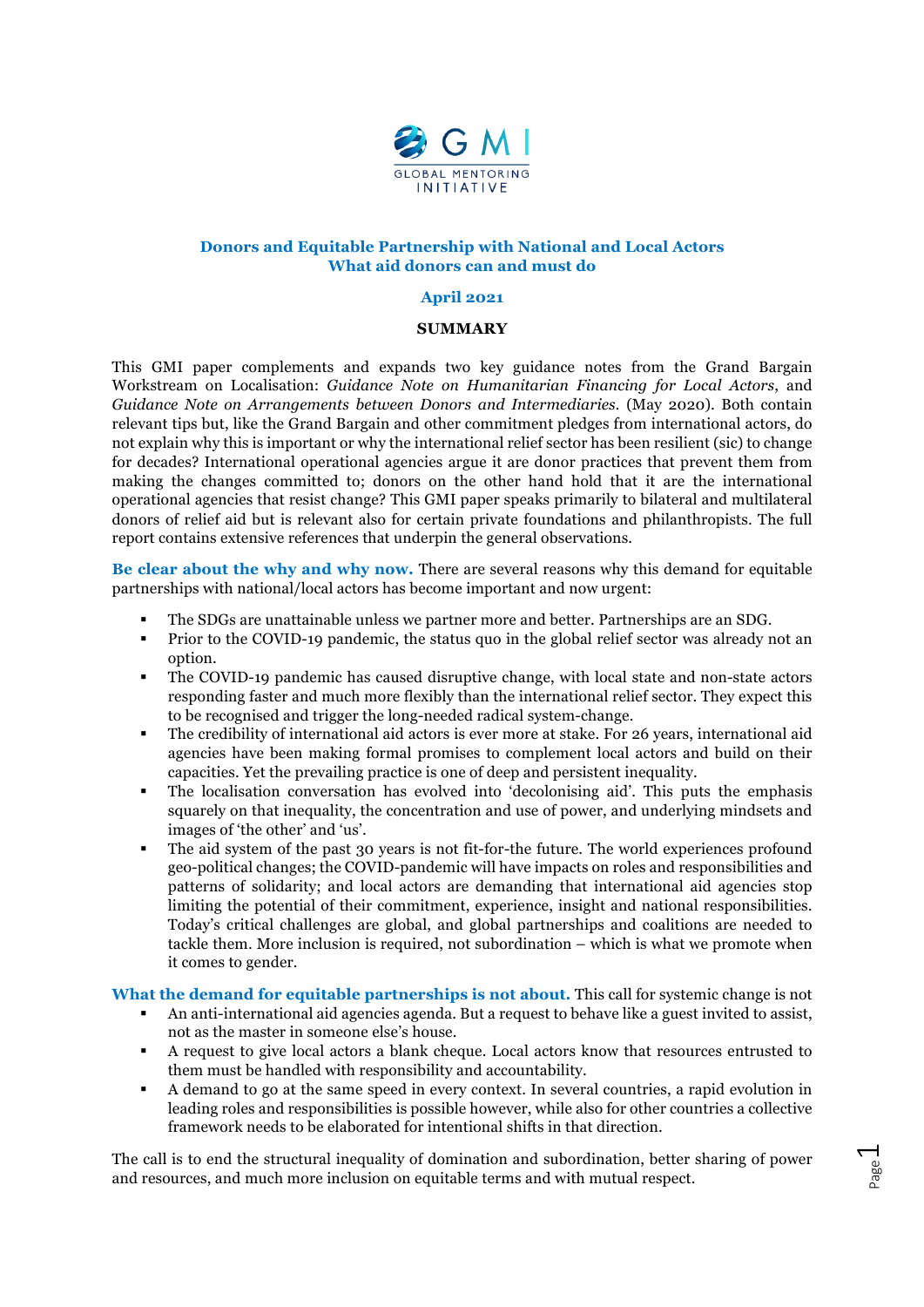**This is an agenda for collective and strategic change action.** That requires a collective strategy for change in every aid recipient country, with collective impact objectives. It will also require adaptations of donor administrations, who are the main source of the incentives and disincentives in the system.

**Practical tips for donors.** Even if, for practical reasons, public sector and private foundation donors find it difficult to directly fund national/local actors and continue to channel most of their funding through international aid agencies, there is much they can do.

# **At strategic level**

- § Stop putting more money into more literature reviews, research, and discussions on 'localisation'. The topic is amply diagnosed, and recommendations are convergent. What is needed is action leading to significant change.
- Demand and support country level collective plans for system change. What changes in roles and responsibilities between international and local actors do we want to see in this country, in 3, 5 and 10 years from now? The vision of progress and success needs to be framed in terms of collective capabilities of national/local actors (eco-system), not just individual agencies operating in silos (ego-system). What are critical change areas to shift the overall dynamics between international and national agencies? What can and must collaborating agencies do in their own interaction? These are the key questions, for international and national/local actors (governmental and non-governmental) alike. Change will have to come from each, but local actors cannot step in and step up unless international actor step back and create a more enabling environment for them. Many practical frameworks are already available to inspire such strategic change frameworks.
- § Do not count nationalised international agencies as 'local'. They do not enable more inclusion, on the contrary, they increase competition for home-grown local actors.
- § Provide more access to quality finance, whether directly, via pooled funds or via intermediaries. Local organisations cannot develop their potential if they are used as used as cheap subcontractors kept on a tight financial lease. Nor can they then attract and retain experienced human resources, which means that investments in training individuals are wasted, or in the end only serve international agencies who will recruit them as they can offer more benefits. There is on the other hand evidence that investing in institutions leads to greater impacts.
- § Wave unrealistic demands for local agencies, such as co-funding and payment-for-results only.
- § Increase aid via pooled funds, as they currently manage only a small percentage of all aid going annually to a country. Make them accessible to a broader range of local aid agencies and ensure effective influence of local actors on their advisory boards. Dare to use national agencies as fund managers, with normal checks and balances – there are positive examples.
- Invest more effectively, in sustainable and collective capability gains. The current practice of fragmented and supply-driven 'capacity building' by individual international agencies is wasteful and ineffective. Doing more of the same will not yield different outcomes. A much bigger return on investment will come from investing in local capabilities infrastructure, institutional resource centers, than can service the spectrum of national/local actors in a manner more fit-for-context and become regional resources as well.

# **At operational level**

- Review your proposal format for implicit biases, reduce the technical jargon and formats and increase transparency around important issues, e.g.
	- Ask for needs and capabilities assessments: Crisis affected people do not want to be treated as passive recipients of charity but regain control over their lives and exercise agency.
	- Use the 'ladder of participation' for transparent information about the quality of participation.
	- Ask clarity whether the local agency is for the international agency a subcontractor, implementing partner or decision-making partner.
	- Ask how long the international and local agency have been collaborating. After years, you would expect significant changes in roles and responsibilities to have occurred.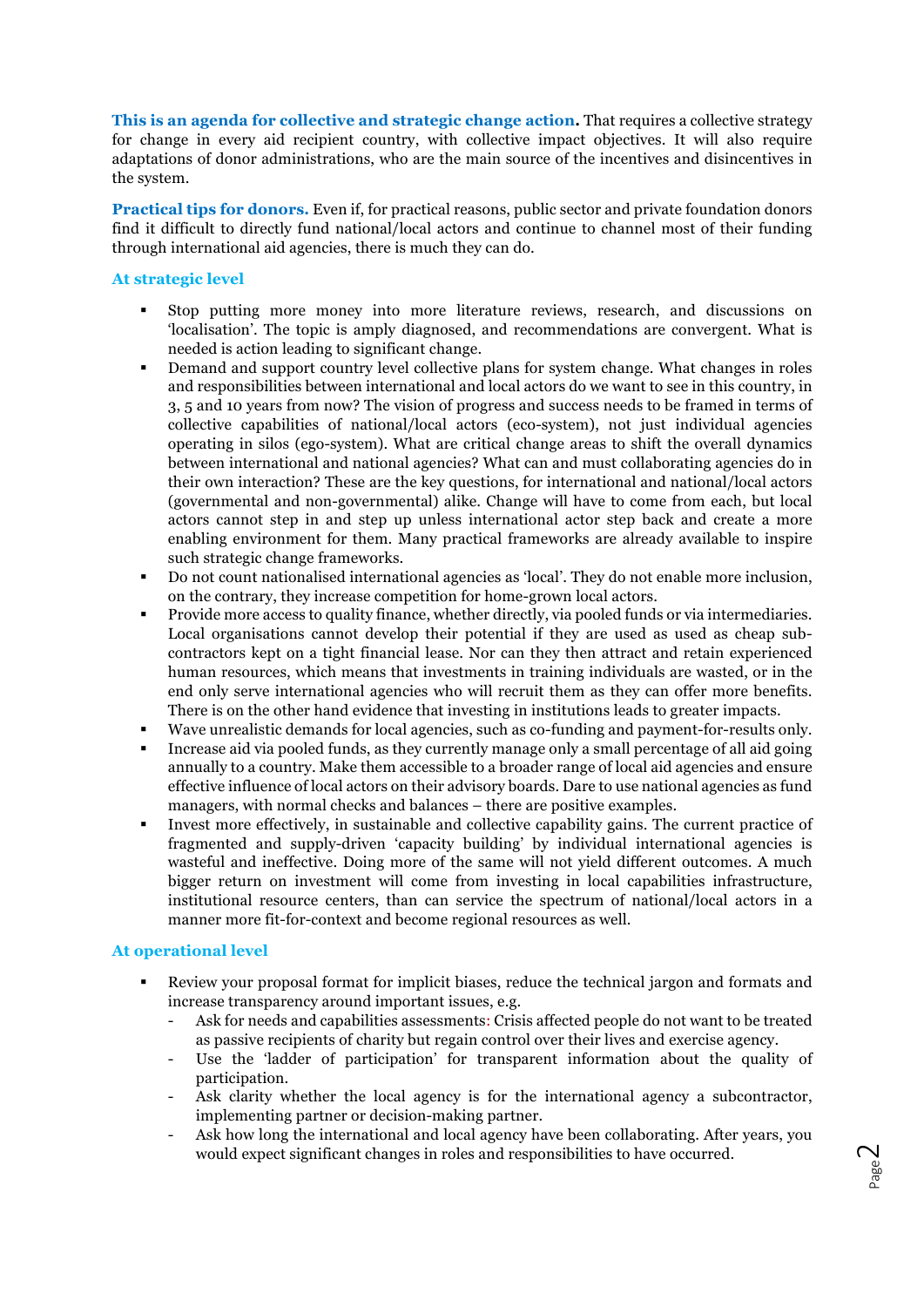- Ask about capacity-convergence and capacity sharing, not the stereotypical one-way capacity-building. The latter can be justified in certain areas, but then must have specific outcome objectives, which will be evaluated and if reached, should lead to role changes.
- Provide finance templates that show clearly the repartition of your grant between the international and local agency and allow you to check whether the local agency is treated fairly.
- Make calls for proposals more accessible for local agencies. They need simpler formats, less technical frameworks and jargon, and often some more time to put a proposal together as they have no extra staff capacity to do so and cannot afford proposal writers.
- § Do not automatically deny a local agency funding if it does not tick all the boxes on the organisational assessment sheet you may use in 'due diligence' exercises. Many organisational assessments look at the form rather than the actual functioning of an organisation. We know from experience that internal policies do not mean they values and principles they seek to protect are owned and lived. If a certain policy is missing, that can become an objective of the collaboration, it does not automatically have to be a precondition.
- § Do not leave 'equitable partnership' solely to the discretion of international agencies. Public aid administrations and foundations have been driving many agendas through international aid agencies: gender, PSEAH, conflict-sensitivity and prevention of violent extremism are some obvious examples and ask reviewers and evaluators to assess how they are doing on this. Equitable partnerships are no different.
- § Be attentive to clauses in contracts. Local actors often feel powerless to negotiate changes in clauses of the contracts presented to them. Contracts can specific expectations not only around the task but also the management of the collaborative relationship. Donors can reserve the right to have tripartite conversations that include the local collaborator(s) or even have independent conversations with them, if needed. Local organisations have long asked for direct contact. Pay attention to fair grant sharing, joint decision-making on procurement and intellectual property rights of local actors. As they rarely have the quality finance to make capital investments, allow local actors to keep the assets when a project is finished.
- Listen attentively to all actors, including local people and local agencies, during monitoring visits, reviews, and evaluations. Monitoring visits, reviews and evaluations cannot be 'guided tours' fully controlled by international agencies.

# **Surface and examine beliefs and assumptions, and their possible negative consequences**

- § Reflect on labels. Local actors are not just 'first responders'. Several non-governmental ones want to be seen and treated as civil society organisations, with a broader role than just service delivery, which can become the primary connotation when they get called 'NGO's'.
- Reflect on risk, opportunity and the importance, also, of trust building. Risk matrices have become popular but are also deceptive. They need to be balanced with attention also to opportunities, like 'risk tolerance' needs to include appreciation for 'risk return' or 'risk reward'. Constant exclusive attention to risk stimulates mistrusts and fear in which ultimately, the other we want to collaborate with, becomes 'the risk' itself. Caution is fine, but continued mistrust breads only more mistrust. Risk obsession and mistrust also increase the cost of doing business: in the end we will spend more on oversight and control than on actual action. Finally, risk matrices give the wrong impression that all risks are identified and well managed. In reality, there are many potentially grave negative consequences that we currently treat as a blind spot or externalities: someone else's problem that does not show up in our accounts and accountabilities.
- § Examine narratives about 'the other' and 'us'. There is a generalising negative narrative about local actors that has become bias and prejudice. Its other side is an unfounded and equally generalising glorifying narrative about the superiority of international aid agencies, not only technical but also political and morally. There is no evidence base for either generalising narrative, and the now regular appearance of fraud, corruption and abuse of power cases in international aid agencies should inspire more nuanced narratives.
- § Examine the role of time perspective in our decisions. The international aid system is generally impatient. Even though most crises in the world today are recurrent or protracted, the prevailing mindset of international relief actors remains that of the sudden, acute, emergency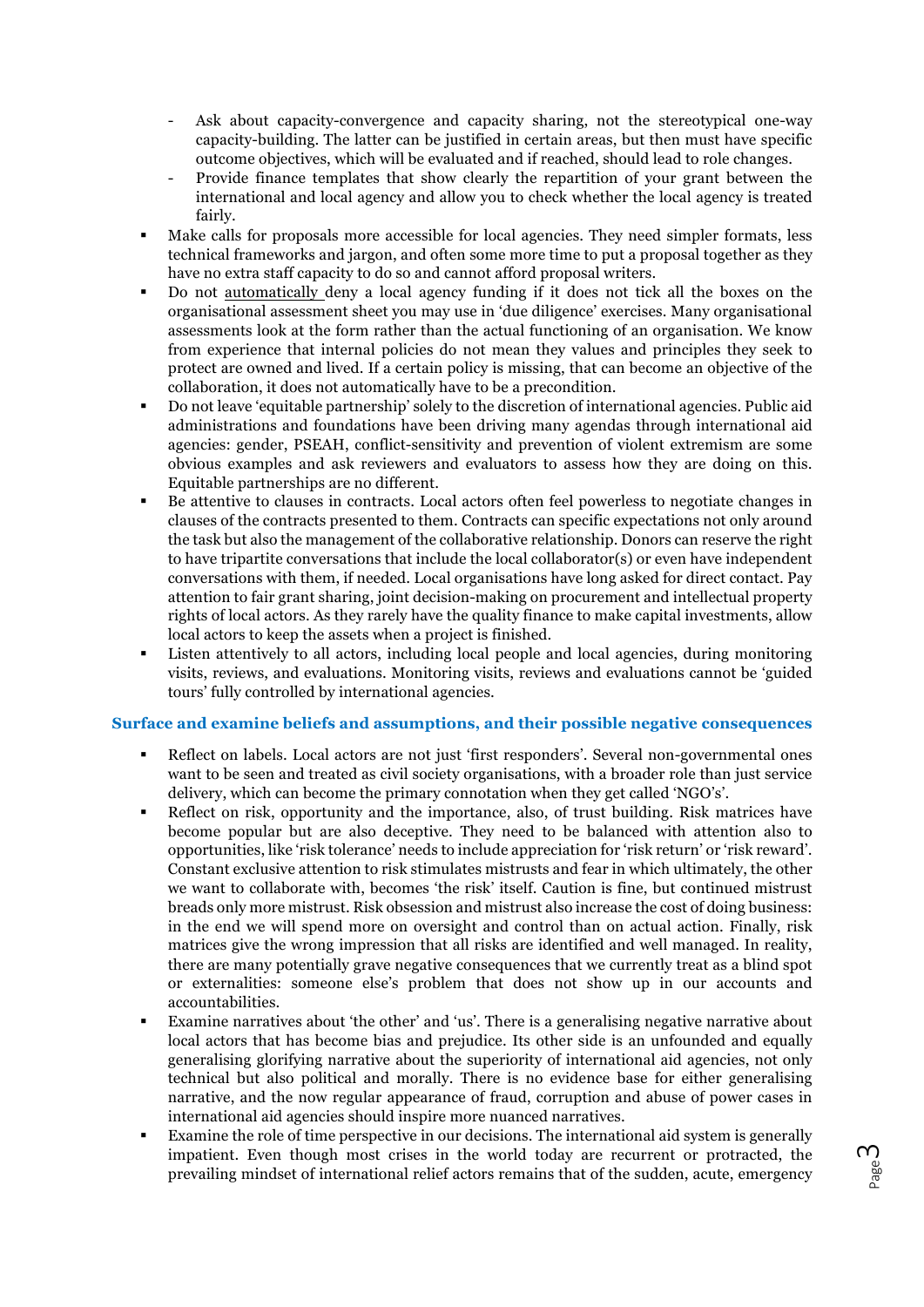response. It can result in local actors being bypassed or instrumentalised. Resulting behaviours often outlive their temporary justification. The logic of bureaucracies that demands budgets are spent within the fiscal year, and media and political expectations to see results fast, add to the pressure to spend. There is no systematic correlation however between fast spending and greater impact. '*As fast as possible, as slow as necessary'* has proven its relevance in managing the COVID situation.

- § Does competition always bring out the best? Donors provide many incentives for competition on the assumption it will bring best value-for-money. Unregulated competition leads to monopolies. If the international relief sector were a country, it would stand out for the highest degree of inequality. It also encourages fragmentation and rivalry whereas most challenges are too complex to be handled by even a well-resourced agency and require collaboration and genuine partnerships. It also renders coordination so much more difficult – and costly. Finally, competition encourages an ego-system rather than eco-system approach. Supporting consortia and coalitions can counterbalance this if they are genuine and not donor-induced constructs.
- § Review the value-for-money calculus. The value-for-money assessment is distorted if we ignore real costs that do not show up in the simple accounting of the aid sector. Excessive competition and weakened rather than strengthened local actors are only two examples of blind spots in our value-for-money appreciation. Too many intermediaries increase the transaction costs. A high level of distrust also increases the cost of doing business. Practices that deliver value-for-money in the short term, when repeated over a longer period, may no longer deliver value-for-money in the longer term. Additional costs can also derive from donor behaviour that has negative impacts on the local agency and what it set out to achieve. One evaluation of cases showed donor behaviour to be responsible for 46% of roadblocks to impact. Finally, donors supporting good governance reform have been promoting open budgets and participatory budgeting: why not give intended beneficiaries a hearing in how they see the value-for-money equation? And start from what we value and are therefore willing to spend money on, rather than first value money.
- § Reflect on what 'nexus' means in practice. Will 'developmental approaches' counterbalance the shortcomings of 'relief sector' thinking, or will development funding be used for more shortterm, band aid, crisis responses, in which the structural dominance of international aid agencies is continued? Will we use these funds to fill cracks in the old system, or use them to create a new one that is more equitable, resilient, and sustainable in the long run?
- Involve administration and finance colleagues in these reflections. They have influence over your practices as donor agency but may be operating according to different priority concerns and have their own accountabilities.
- § Watch out for '*yes but'*. 'Yes but' is a frequent reaction to proposals for more significant change. It is followed by one or a few bad examples to demonstrate that the change constitutes a high risk and will have negative consequences for us. '*Yes but'* then closes the mind and deflates all will to change anything.

Page 4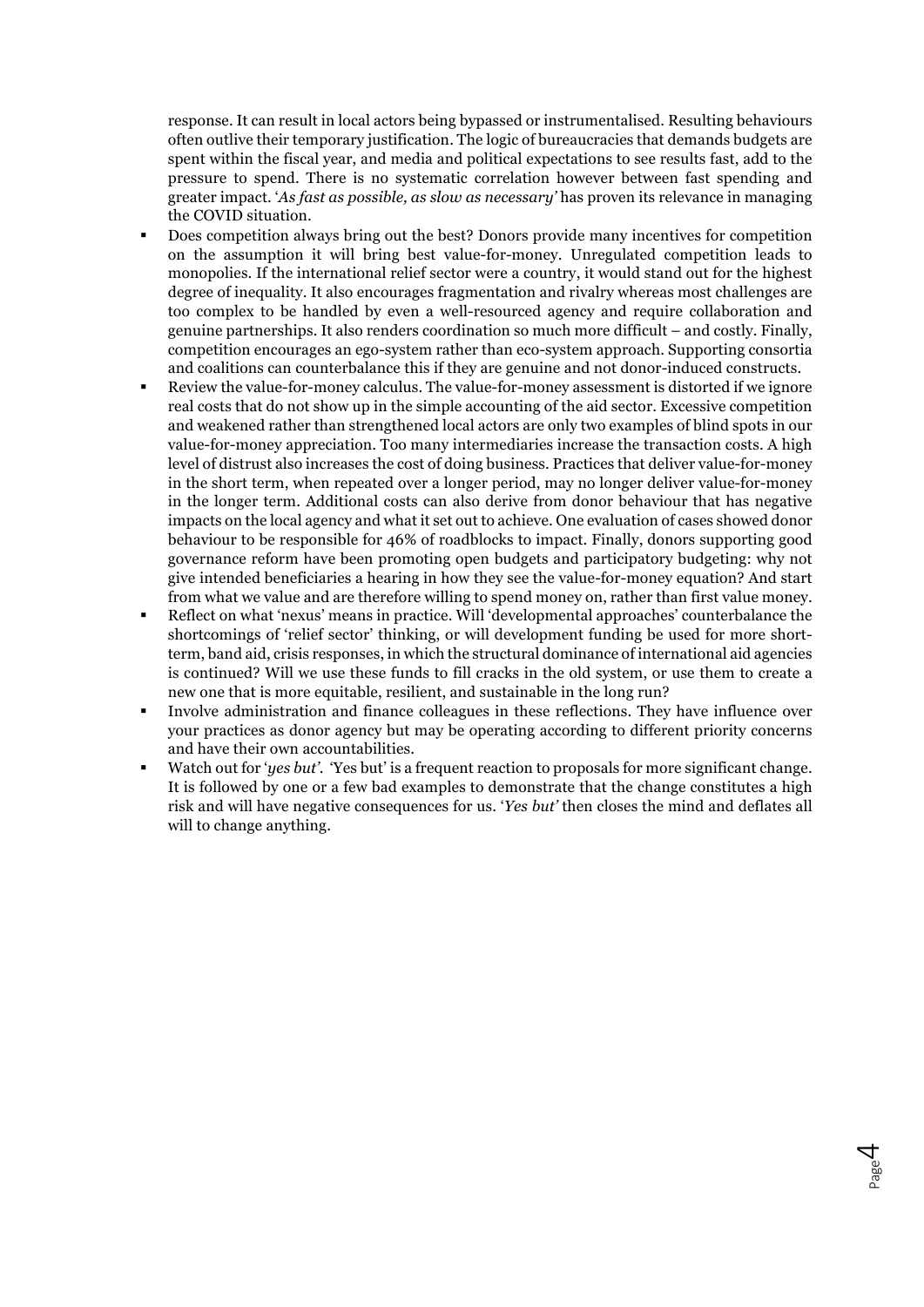

# **Donors and Equitable Partnership with National and Local Actors What aid donors can and must do**

#### **April 2021**

This GMI paper complements and expands two key guidance notes from the Grand Bargain Workstream on Localisation: *Guidance Note on Humanitarian Financing for Local Actors*, and *Guidance Note on Arrangements between Donors and Intermediaries.* (May 2020) Both contain relevant tips but, like the Grand Bargain and other commitment pledges from international actors, are not clear enough about the why and why now and do not look into the question what makes the international relief sector so resilient (sic) to change. International operational agencies argue it are donor practices that prevent them from making the changes committed to; donors on the other hand hold that it are the international operational agencies that resist change?

This paper speaks primarily to bilateral and multilateral donors of relief aid but is relevant also for certain private foundations and philanthropists.

# **I. WHY, WHY NOW, and WHAT THIS IS NOT ABOUT**

### **Be clear about the why and why now**

There are several reasons why this demand for equitable partnerships with national/local actors has become important and now urgent.

**The SDGs**. Partnerships are considered inevitable if we want to attain the Sustainable Development Goals. They are so important that they are an SDG goal in themselves (goal 17).

**The status quo in the global relief sector was already not an option**. The Grand Bargain and Agenda for Humanity outcomes of the 2016 World Humanitarian Summit call for a significant, systemic, change in how the international aid sector relates to national and local actors. Commitment 6 of the Grand Bargain calls for a participation revolution: meaningful involvement of those who are intended to benefit from aid in the decisions that are taken for and about them. Commitment 2 of the Grand Bargain calls for greater support to national and local actors responding to crises and their aftermaths. The Grand Bargain was heavily influenced by the report of the High-Level Panel on Humanitarian Financing, that highlighted a growing *humanitarian financing gap*: globally, needs were then already rising faster than the financial means to adequately respond to them.1

**COVID-19 pandemic impacts caused and demand disruptive change**. The direct and indirect economic impacts are driving millions more (back) into poverty and food insecurity. In both aid providing and aid recipient countries, governments and non-governmental organisations have been at the forefront of efforts to mitigate the pandemic's impacts, not international aid organisations. They have seen international aid agencies repatriate international staff and keep their national staff in full lockdown; they were mobilising social capital and providing direct assistance while international aid agencies were busy adjusting their contracts, producing volumes of guidance on COVID and any possible topic, asking local agencies to collect data they were interested in (e.g. on domestic violence), and raising funds to disburse -perhaps- in the same patronising manner. Over 800 private foundations on the other hand rapidly adapted to the situation by simplifying their procedures and requirements and taking the posture: '*tell us how we can help you?'* towards national and local actors.2 National and

 <sup>1</sup> High Level Panel on Humanitarian Financing 2016: *Too Important to Fail. Addressing the humanitarian financing gap.*

<sup>2</sup> Foundations' pledge: https://www.cof.org/news/call-action-philanthropys-commitment-during-covid-19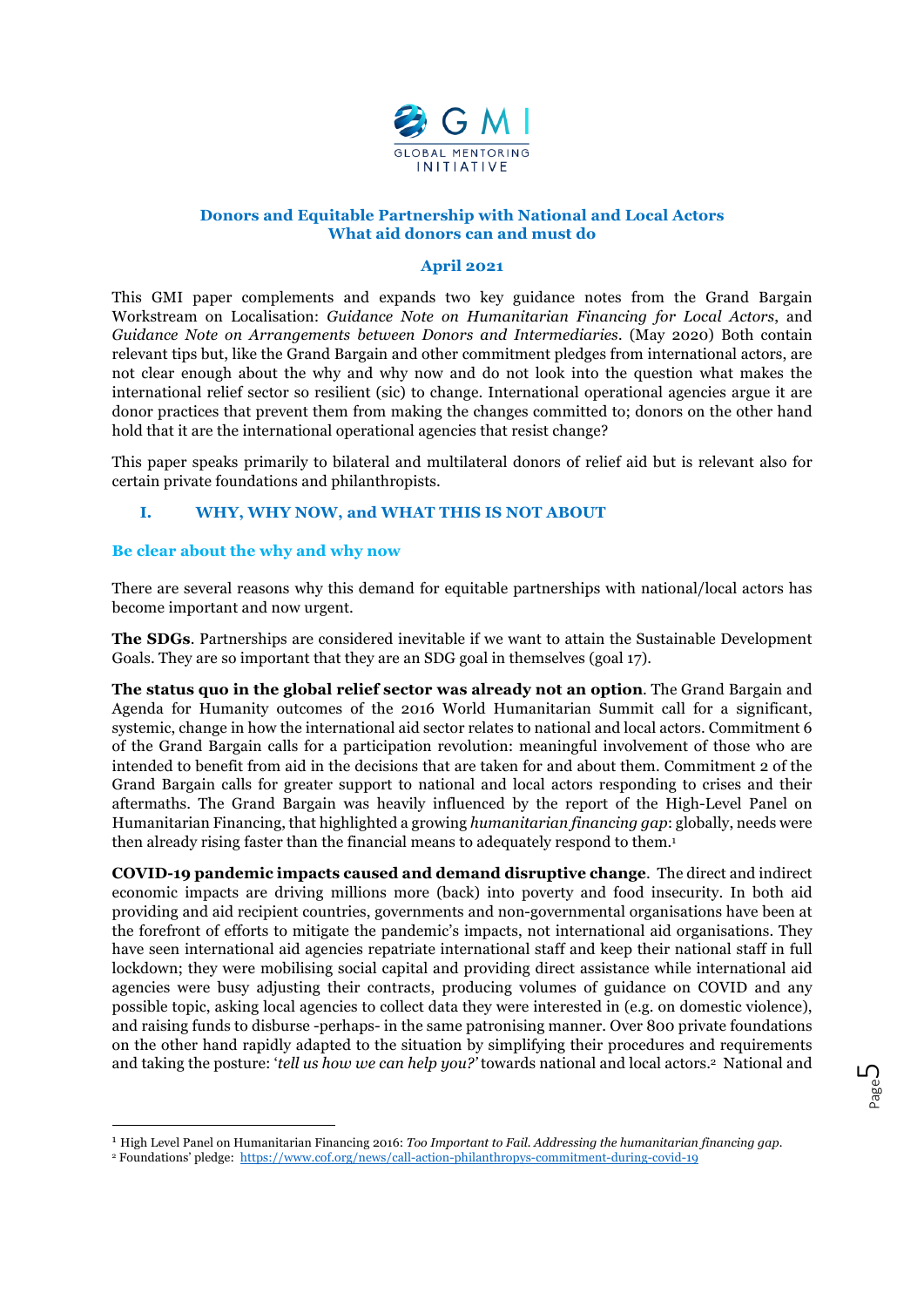local actors expect that the realities during the pandemic will trigger a radical change in the international aid system and that they will be recognised as equal partners now.

**The credibility of international aid actors is ever more at stake***.* For 25 years international relief and development aid actors have been committing to '*build on local capacities'*, work '*in complementary with'* national and local actors, and in a spirit of genuine, equitable '*partnership'*. Text

| 1994 Code of Conduct for Red Cross/Crescent and NGOs                     |
|--------------------------------------------------------------------------|
| 2003 Principles and Practices of Good Humanitarian Donorship (24)        |
| 2006 Impact of international response on national and local capacities – |
| tsunami evaluation coalition                                             |
| 2007 Principles of Partnership                                           |
| 2010-2011 International Framework for CSO Development Effectiveness      |
| 2011 Busan Partnership for Effective Development Cooperation (and the    |
| Peacebuilding and Statebuilding Goals)                                   |
| Sphere standards                                                         |
| Core Humanitarian Standard                                               |
| 2014-2015 Missed Opportunities (for partnerships) review series          |
| 2015 Charter 4 Change                                                    |
| 2016 Grand Bargain                                                       |
| 2017 Open Government Partnership: Participation and co-creation          |
| standards                                                                |
| 2020 IASC Interim Guidance – Localisation and the COVID-19 Response      |
|                                                                          |

box 1 lists some of the various expressions of this, from the relief, development and peace/governance sectors.

*What does it say about international aid actors it this is still a big and contentious discussion point?*

A return to business as usual following the peak impacts of the COVID pandemic is not going to land well with local actors.

**Localisation has evolved into 'decolonise aid'***.* Simultaneous with the COVID pandemic, but triggered by the Black Lives Matter Movement, racism and colonial mindsets in the aid sector has become an issue that can no longer be denied. 'Decolonise aid' puts the finger on the structural inequality of dominance and subordination in the aid system, where international actors use their

power to sideline or instrumentalise national and local actors. In 2015, the then IRIN network (now The New Humanitarian) calculated the Gini Coefficient (a measure of inequality) for the humanitarian sector. If this sector were a country, it would be one of the most unequal in the world.3 While some saw the Grand Bargain as an agenda for the economic reform of the international relief sector, to render it more cost-effective, for national and local actors it has been an agenda for the reform

"*Youth civil society is largely limited to a delivery role, or occasionally to an influence role, but rarely seen as a strategic asset capable of broader leadership beyond the bottom of the delivery chain."*

Towards a Thriving, Credible and Sustainable Youth Civil Society. Development Alternative 2019:4



of the political economy of the aid sector. Power, whether it is shared and who benefits from it, is at the center of attention. The decolonize aid movement is an early warning signal that the world has changed geo-politically, with more political and economic power and selfconfidence in many places in what is called the 'Global South'. This is noticeable in various governments but also a growing number of civil society actors. After decades of so called 'capacity-development', it

should not come as a surprise and be a cause for joy rather than perceived threat.

**This is a fit-for-the-future question.** Will the dynamics of international aid between 2025 and 2040 largely be a continuation of what they were between 1990 and 2019, or will the changing economic, political and social dynamics in the world require a major, system-wide change? Is the past aid system, with its practices and behaviours, fit for the future? Both aid providing and aid receiving states have incurred larger public debts in trying to mitigate the health and economic impacts of the pandemic but will be receiving less tax income. One projection sets the loss for developing countries at almost a trillion dollars in 2020.4 Public solidarity has been impressive but tends to be more generous towards fellow citizens than others further away. Official Development Assistance (ODA) from bilateral donors has

<sup>3</sup> IRIN 2015: *The Humanitarian Economy. Where is all the money going*?

http://newirin.irinnews.org/the-humanitarian-economy

<sup>4</sup> Development Initiatives 2021: *Aid Data 2019-2020. Analysis of trends before and during COVID*: 3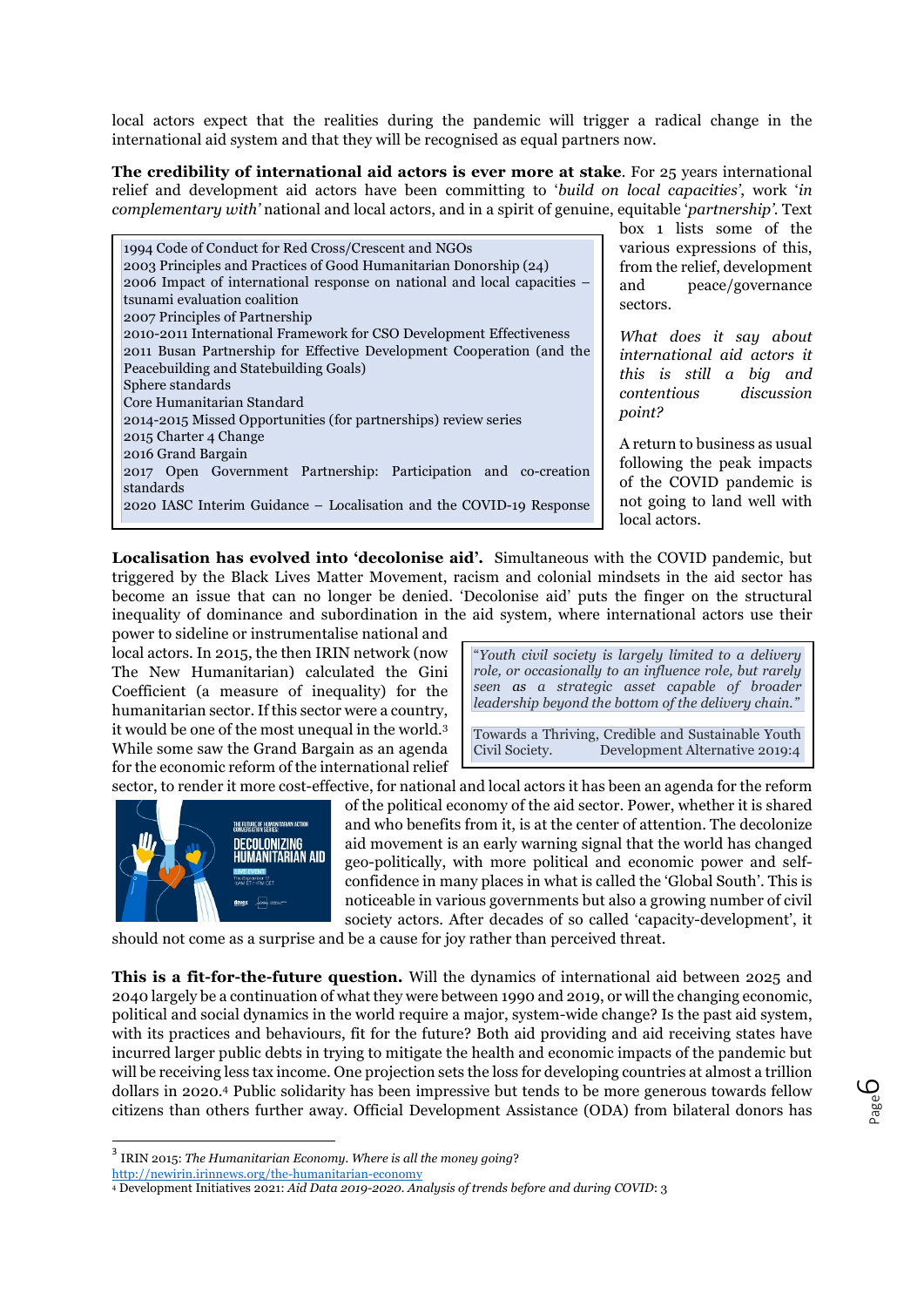declined sharply in 2020, with the international financial institutions picking up a larger share, though offering a larger percentage of their assistance as loans rather than grants. Only humanitarian ODA increased, with a strong concentration on health, WASH and social protection, sometimes to the detriment of other basic needs. One possible scenario is that international aid agencies will compete ever harder for the funding of traditional sources while also going multi-national to tap into the resources available in aid-recipient countries. This will be justified by the rapid increase in unmet needs around the world, and the argument that only the international aid sector has the managerial and technical competencies to handle an expanded global social safety net. Such growth logic was already driving several international aid agencies, for whom increased annual turnover is a top strategic priority. Another possible scenario is that we accept that this is not feasible nor desirable in a rapidly changing world, and that it is in the collective interest to create enabling space for the thousands of national and local actors to join the efforts to tackle the planetary problems we are facing today. Was the aid sector not about 'inclusion'? Has it not been arguing for gender equity and -equality, on the grounds that it is not only good for women but also for men, and for society as a whole, which otherwise wastes the talent and potential of half its population? Is the international aid sector currently not limiting much potential of thousands of local agencies fighting poverty and mitigating crises in their communities, district, country?

# **What it is not about**

The call for systemic change in the aid sector is not

- An anti-international aid agencies agenda. We need to break through the 'us' and 'them' narrative and behaviour that is strong among international aid agencies, not reverse it. Local actors know international aid agencies can play vital, complementary, roles. It is a clear message however that the structures of inequality and the behaviours of superiority and sidelining or instrumentalisation of national and local actors must stop. International aid agencies claim to be assistance actors, but too often have behaved as masters rather than as guests in someone else's house. As national actors put it: "*In our country, we must be in the driving seat, not in the passenger seat."*
- § A request to give national/local actors a blank cheque: They know they need to handle resources given in trust to them responsibly, effectively and accountably.
- § A demand to go at the same speed in every context. Contextual differences have an influence.5 But decisive change is possible now in countries where there are many well established civil society organisations and many talented and experienced nationals (often recruited to bolster the capabilities of international agencies), such as the Philippines, Bangladesh, India, Indonesia, Myanmar, Jordan, Lebanon, Kenya and Colombia. But also in other countries, inclusive and equitable partnerships need to become a collective strategic objective.

The call for systemic change in the aid sector is about ending the structural inequality of domination and subordination, the sharing of power and resources, and inclusion on equitable terms and with mutual respect. It is about genuine solidarity and international actors (donors, UN, INGOs, private contractors) providing useful assistance as invited guests.

# **'Equitable partnerships' is a collective and strategic agenda**

Equitable partnerships can be practiced between any international aid agency collaborating with one or more national or local ones. But this is an agenda for broader systems change. In practice, that will require a collective strategy for change in every aid recipient country, with collective impact objectives.

It will also require adaptations of donor administrations, who are the main source of the incentives and disincentives in the system.

GMI's 'Four Quadrants' diagram makes this clearer. The top row of the quadrant refers to the collective level, the



 <sup>5</sup> See GMI Insight 13: *Contextual Factors that Influence Localisation or Internationalisation.* https://www.gmentor.org/equitable-partnership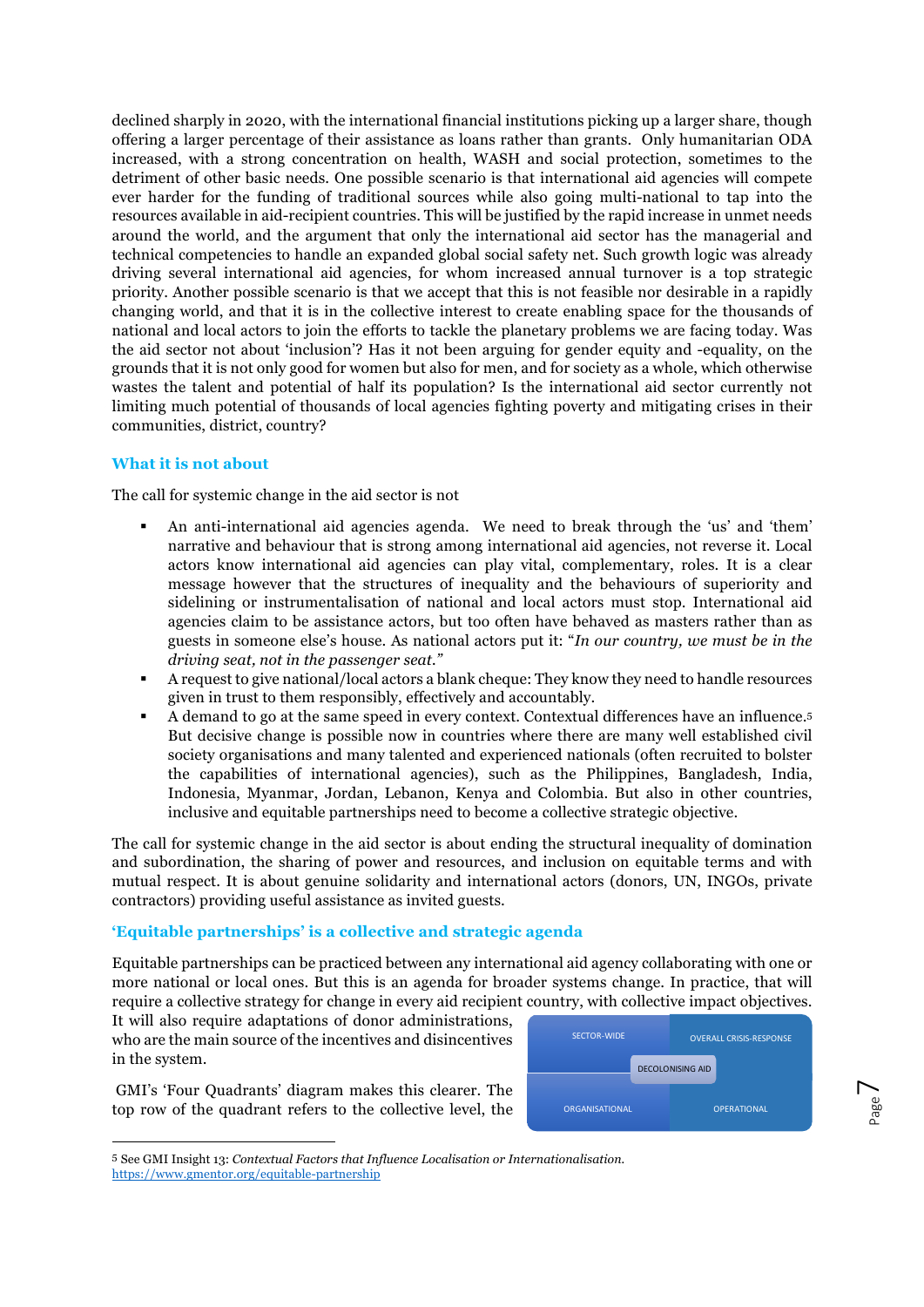bottom row to the individual organisations. The ten commitments of the Grand Bargain constitute an agenda for reform of the international relief sector (top left quadrant). Many of them relate to changing practices by donors, others of operational international agencies. The quadrant on the top right-hand side invites us to consider the collective response in a particular context. This will be determined by political choices of the national government, who decides the space for international actors and for national non-government ones, but also by the media and political interest in aid providing countries. At individual organisational level, localisation means certain ways of working in specific operational programmes and projects. But that may not be possible or easily more generalised beyond pilot projects, if the international organisation as a whole is not fit-for-equitable partnering, and unable to see itself ever in a supporting rather than leading role.

# **II. PRACTICAL TIPS FOR DONORS**

Though there are variations between them, public administrations (and private foundations) have constraints and concerns. Few have legal constraints that inhibit direct funding of national/local actors, but some have a proportion of their aid automatically allocated to the UN, possibly also to the Red Cross and Red Crescent Movement. As civil service institutions, they may have to follow general procedures that an aid department cannot influence, and its staff may periodically rotate as part of a general civil service policy. Aid donors with presence on the ground of qualified personnel are in a different position from those who do not. Several public aid administrations do not have enough personnel to deal with a multitude of organisations and contracts, so they need some 'grant managers' to whom they can give a larger envelope and who then manage multiple subgrants. (This also transfers the risk to the grant managers.)

Donors have legitimate concerns, for example about fraud and corruption, aid money ending up funding terrorist activities, or aid workers misusing their power over crisis-affected people. All of which require extensive oversight. Public aid administrations work under Ministerial direction and oversight from their Parliament and can be scrutinised by their national media. This can lead to pressure to spend (as a visible indicator that a crisis is responded to seriously), a wish to see results 'delivered' fairly fast and visibly, and that 'national' INGOs will receive part of the funding. Given the anti-aid lobbies in aidproviding countries, the appetite for risk may be low.

Even if, for practical reasons, public sector and private foundation donors find it difficult to directly fund national/local actors and continue to channel most of their funding through international aid agencies, there is much they can do. The second paper of the Grand Bargain Workstream on Localisation already provides guidance. This paper expands on it.

### **At the strategic level**

**Stop putting money into more literature reviews, research, and discussions.** Since the 2016 World Humanitarian Summit, there has been a proliferation of research (including by GMI) and conferences on 'localisation' and there is much older research and learning about e,g, capacitydevelopment. The multiple diagnoses are very convergent as are the recommendations in all these reports and studies. The problem is not knowledge but will-to-change. National and local actors begin to see more research and more meetings and conversations as delaying tactics, not fundamentally different from climate change pledges and conferences whose promises are not matched by practice.

**Demand and support country level collective plans for system change.** What changes in roles and responsibilities between international and local actors do we want to see in this country, in 3, 5 and 10 years from now? The vision of progress and success needs to be framed in terms of collective capabilities of national/local actors (eco-system), not just individual agencies operating in silos (egosystem). What are critical change areas to shift the overall dynamics between international and national agencies? What can and must collaborating agencies do in their own interaction? These are the key questions, for international and national/local actors (governmental and non-governmental) alike. Change will have to come from each, but local actors cannot step in and step up unless international actor step back and create a more enabling environment for them.

Many reference materials are already available to inspire country specific action. The Humanitarian Country Capacity Analysis (HUCOCA) methodology, developed by Fernando Almansa and tested by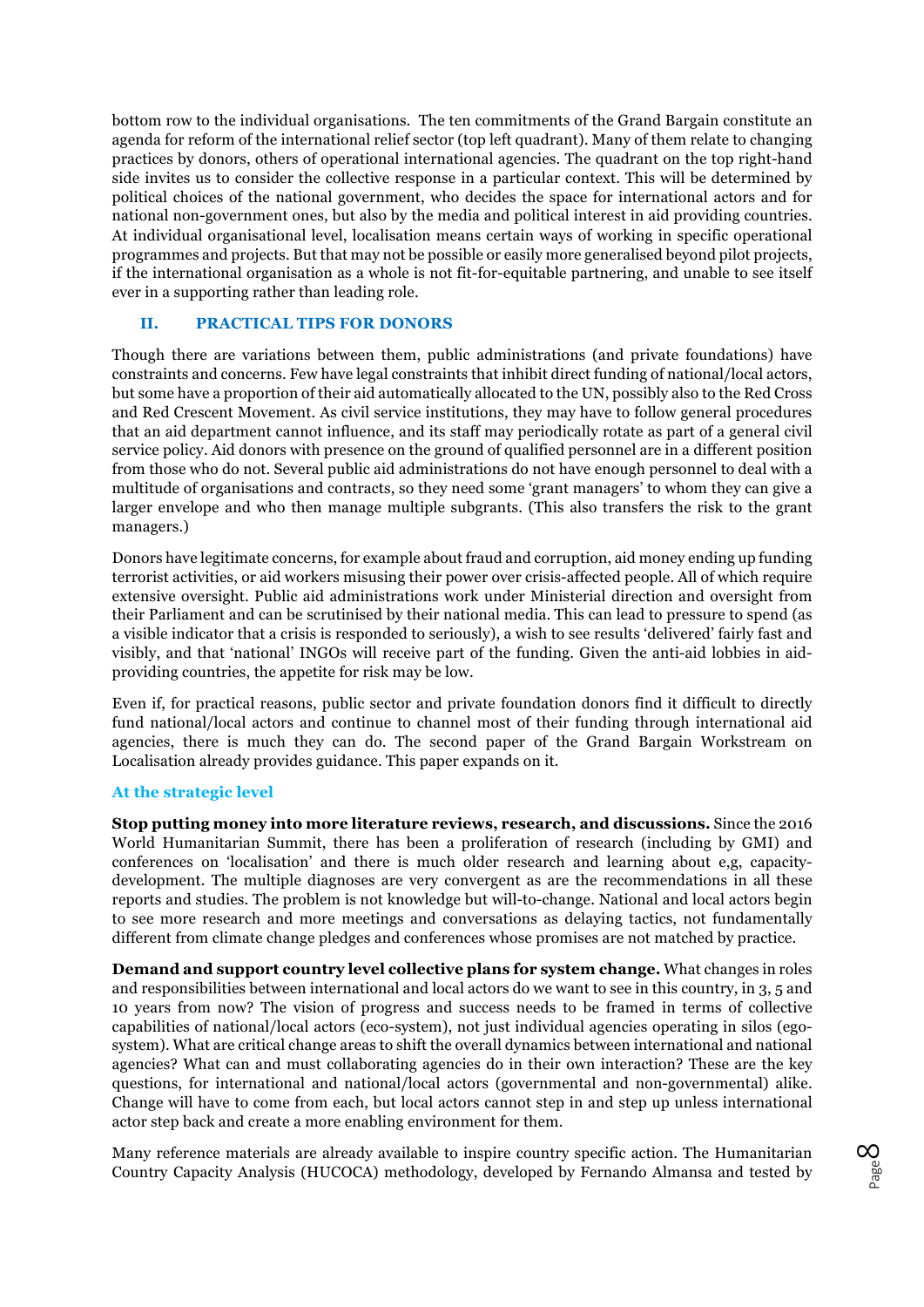Oxfam Netherlands in Somalia, Bangladesh, and Uganda, can be used to determine a baseline and subsequently assess progress in a variety of areas. From Somalia and Nigeria we have examples of country level strategic frameworks for change that can serve as inspiration.6 The GMI '*Seven Dimensions*' framework, also in its adaptations by NEAR and the Humanitarian Advisory Group, has already been extensively used to determine baselines and change objectives in collaborative relations.7 The Humanitarian Advisory Group and NIRAPAD network have tested it to assess the dynamics of a multi-agency response to a particular crisis: the 2019 floods in northern Bangladesh.8 The Global Protection cluster has developed and tested a framework that is applicable also to other coordination mechanisms.9

**Do not count nationalised international agencies as local.** Local and national agencies strongly object to the policy of some international agencies to register in country as a local agency.10 On the one hand, it seems an underhand way to continue to capture rather than share at least 25% of available global humanitarian aid. On the other hand, they use their stronger global public and corporate fundraising experience to tap into emerging sources of domestic fundraising. The net effect for homegrown local agencies is further competition and shrinking space. Donors can choose not to classify such localised international agencies as 'local agency'. They can also provide more support to home-grown local agencies to develop their broader fundraising and income-generating capabilities and set up legal frameworks and practical mechanisms for greater domestic philanthropy.11

**Provide more access to quality finance.** No organisation can become financially viable without a degree of quality funding (flexible, predictable, covering core costs etc.).12 Multi-country research on CSO financial sustainability revealed non-monetary factors such as commitment of core staff and social capital, but there is no denying that national and local agencies cannot build their individual organisational and collective capabilities if they cannot access quality funding in the way that international agencies have been able to do for decades.13 The Grand Bargain called for multi-year investment in the institutional capabilities of national/local actors and overall reduced earmarking. Private foundations have testified that funding organisational development provides worthwhile returns on investment in the form of greater impact.14

Some INGOs used to provide such sustained organisational and civil society development support. But this becomes much more difficult if their national donor administrations end their core programme funding, as has been the case in some countries.

Small grant programmes for local organisations are not enough for systems transformation. There are good experiences of providing gradually larger grants to local organisations, including communitybased ones, that may not immediately be able to meet the very demanding requirements for larger grants. Oxfam has documented the many positives of its experience with such flexible 'emergency

 <sup>6</sup> The *Framework for Localisation in Somalia* and *Operational Framework for Local and International NGOs in Nigeria. Towards a humanitarian response that is locally driven and fosters development.* 

<sup>7</sup> E.g. by the Start Network, Dutch Relief Alliance, and in UNICEF 2019: *A Review of UNICEF's Approach to Localisation in Humanitarian Action*

<sup>8</sup> Humanitarian Advisory Group & Nirapad 2020: *Elevating Evidence. Localisation in the 2019 Bangladesh Flood Response. Baseline report*

<sup>9</sup> Nolan & Dozin 2019: *Advancing the Localisation Agenda in Protection Coordination Groups.* Thematic/sectoral coordination however needs to be urgently complemented with area-based coordination. See Konyndyk, Saez & Worden 2020: *Inclusive Coordination. Building an area-based humanitarian coordination model.* 

<sup>10</sup> Open Letter to International NGOs who are Seeking to 'Localise' their Operations. *https://www.opendemocracy.net/en/transformation/an-open-letter-to-international-ngos-who-are-looking-to-localisetheir-operations/* 

<sup>11</sup> Some sources of inspiration can be the African Visionary Fund (https://africanvisionary.org/) or the East Africa Philanthropy Network (https://www.eaphilanthropynetwork.org/) There is a risk of course that local actors become dependent now on national governments and private corporations. INTRAC & Change the Game Academy & Civic Engagement Alliance 2019: *Is there a relationship between domestic resource mobilisation and civic space?* The inability to emancipate under international relief aid however may make that worth trying out.<br><sup>12</sup> See GMI Insight 8 2019: *The Finance and Economics of Localisation. Is the 25% target a key performance truth?* 

<sup>&</sup>lt;sup>13</sup> LINC, Peace Direct & Foundation Center 2018: Report: Understanding the Drivers of CSO Financial Sustainability & Report: Funder Approaches to Facilitating CSO Financial Sustainability.

*Funder Approaches to Facilitating CSO Financial Sustainability*. 14 No author 2020: *Funding Organisational Development. A smart investment to multiply impact. Views from five foundations;*  No author 2020: *Funding from a Place of Trust. Exploring the value of general operating support and capacity building grants*. Synergos; and McLead 2021: *Core Grants. The long and winding road to transformative funding*. INTRAC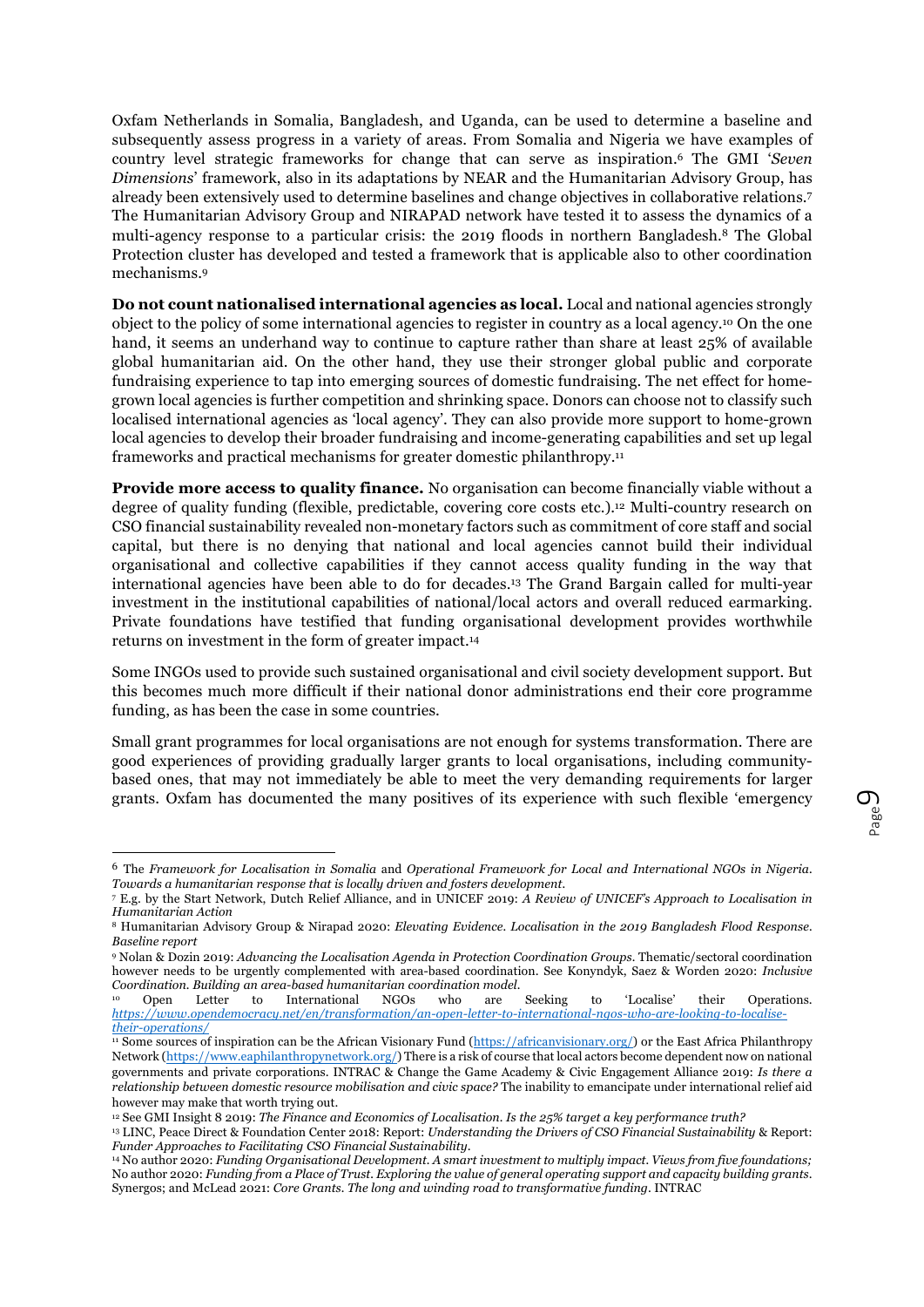response funds' in donor-funded multi-year programmes in Asia Pacific and Central America.15 But nothing will change fundamentally if they remain equally short term and very project specific, and therefore not enabling of more sustained organisational development.16

**Wave unrealistic demands for national/local agencies**. There are reasons why some donors only fund up to a maximum percentage of a budget and ask for co-funding. For most local agencies this is not an option, simply because they hardly ever get properly resourced in the way international agencies do. Payment-for-results, in which the implementing agency needs to prefinance everything, is generally not realistic for any agency in crisis situations or for those types of intervention where most factors are not under the control of the intervener, and even more exclusionary for local agencies. The approach carries a high risk that reports will be full of spin to demonstrate results, or that agencies steer away from anything that is more uncertain.

**Expand pooled funds and access for local agencies.** Pooled funds were already proposed in the Grand Bargain as a channel to provide more and more direct access to funding for local actors. That is the case in some countries (e.g. Somalia) but not in others (e.g. Jordan). However, pooled funds often manage only a small percentage of total annual (relief) aid to a country, and their importance can be easily overstated. Change targets are required for local agency access to pooled funds and meaningful presence on their advisory committees, but also for the proportion of annual aid channelled via pooled funds.17

**Start using more national grant managers.** There is no intrinsic reason why nationals are less capable or trustworthy regarding finance. Many of the finance staff in country-offices of international aid agencies are nationals. There are good experiences of national agencies serving as managers of subgranting or pooled funds that public aid donors directly contribute to. Checks and balances and external audits remain standard operating procedure. The Local Resource Centre in Myanmar, the Manusher Jonno Foundation in Bangladesh or the Kiisi Trust Fund in Nigeria are examples. If this is a step too far too fast, then joint international-national management of pooled funds, on an equitable basis, are definitely feasible.

**Invest more effectively, in sustainable and collective capability gains.** The current practice of fragmented and supply-driven 'capacity building' by individual international agencies is wasteful and ineffective for four reasons:

- Unlike in the development sector, 'capacity providers' in the relief sector typically do not have organisational development expertise, which is a competency area in its own right.18
- § Local agencies cannot attract and retain capable human resources if they are financially not viable. The capacity-question can no longer be dissociated from the financing one.
- § A significant proportion of the 'capacity support' is to teach local organisations how to comply with the ever-increasing demands of international aid agencies, not how to operate even more effectively in their particular contextual conditions. This risks turning change agents into aid and project administrators.
- There is no investment into a capabilities infrastructure, even in contexts of protracted crisis. By now, different countries that have received crisis-management aid for many years should have several national centers of excellence, that provide analysis, training, mentoring and accompaniment, support standard setting and accountability reporting to national stakeholders, provide review and evaluation expertise etc. These would serve as resource centers for governmental and non-governmental actors to develop sector-wide capabilities in the country, and possibly in their region. By contrast, aid-providing countries have an infrastructure of training centers and university studies, research centers and think tanks, academic and practitioner-oriented publications, evaluator networks etc. in which they

 <sup>15</sup> Manlutac 2021: *Funding the Frontline. How an Oxfam emergency response fund facilitated local humanitarian action.* 

<sup>16</sup> See Emerhi 2021: *What's the Matter with Small Grants?* African Grant Makers Affinity Group. https://www.africagrantmakers.org/blogposts/tp775zya66pca54rszcgtx6l7lmatc

<sup>17</sup> For a recent review see Featherstone & Mowjee 2020: *Enhancing the Potential of Pooled Funds for Localisation.* Commissioned by Grand Bargain Workstream on Localisation

<sup>18</sup> See also GMI 2017: *Capacity Development in International Cooperation. Time to get serious*. And Ubels, Acquaye-Baddoo & Fowler 2010: *Capacity Development in Practice*. Earthscan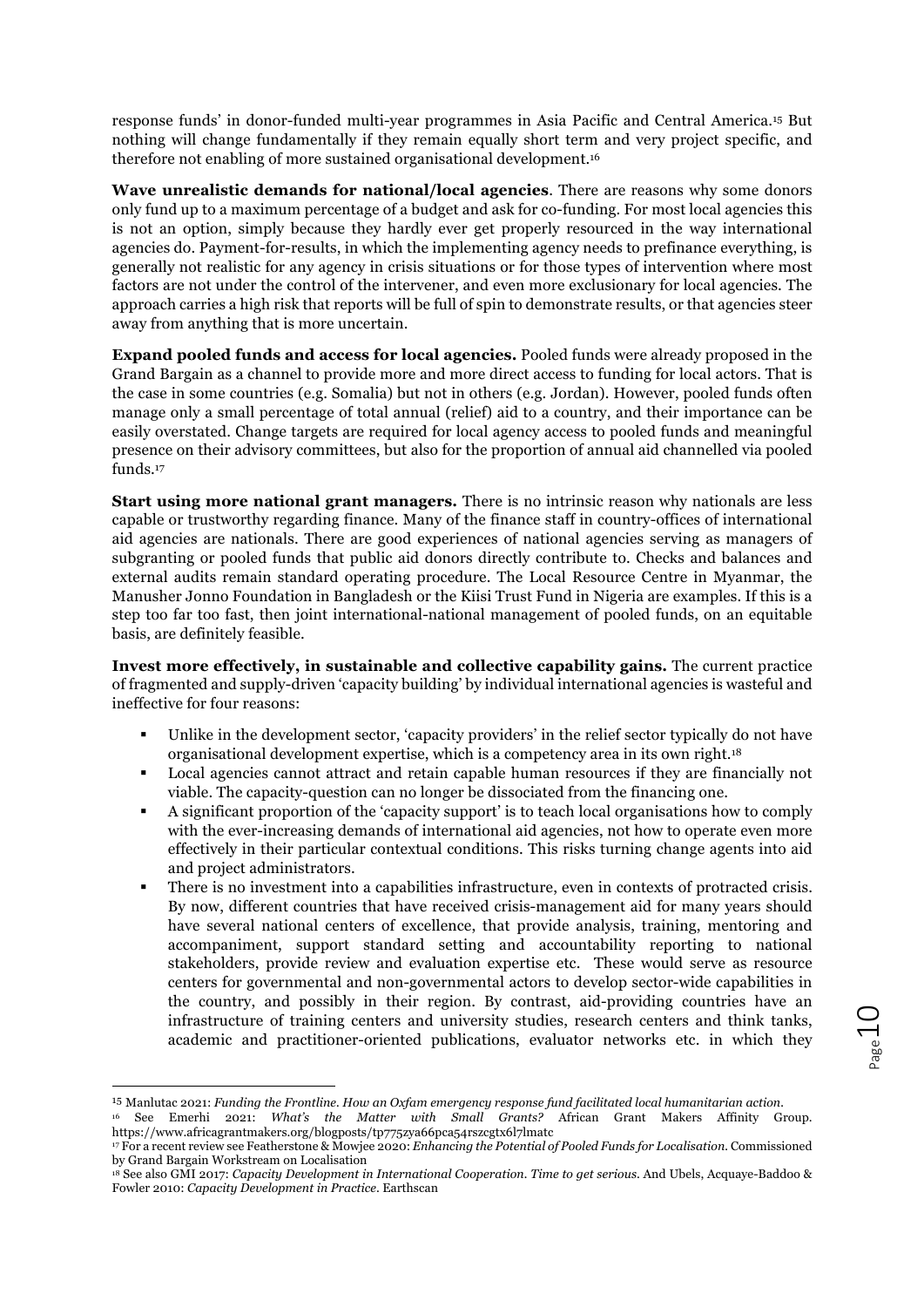continue to invest. This perpetuates the inequity and dependency of aid-recipient countries and organisations.19

Some international aid agencies are claiming that equitable partnership will become possible after they have been able to do more capacity-development of local agencies. There is no reason to believe that doing more of the same will yield different outcomes. Certainly not if, as local actors point out, "*the capacity-development school has no graduation ceremony.*" They are forced to remain eternal students.

# **At the operational level**

**Make calls for proposals processes more conducive for genuine participation and equitable partnerships.** Several donors are already signalling they welcome proposals from international agencies that include national/local actors as 'partners'. But that is not new. And it can lead international agencies to include a national/local actor purely transactionally and not as a partner, to meet a donor requirement. A clearer signal can be sent of interest also in proposals from national actors alone and where the national/local actor is in the lead and the international one in a support role. There are still only a few such examples, and this is still beyond the imagination of many international agencies.

Review your proposal format for implicit biases, reduce the technical jargon and formats and increase transparency around important issues, e.g.

- Ask for needs and capabilities assessments. Crisis affected people do not want to be treated as passive recipients of charity, they want to regain as much control over their lives as possible and need to be enabled to exercise agency. That is in line with the 'participation revolution' commitment of the Grand Bargain.
- Ask detail about the quality of participation of the intended beneficiaries, using the 'ladder of participation'.20 Communicating with communities (CwC) and feedback and complaints mechanisms (FCM) are low on the quality of participation ladder. Overall, the evolution must be '*from voices to choices'*, 21 and the principle '*Nothing for us or about us, without us.*'
- Insert a question whether in the collaboration the national/local partner is a *subcontractor*, *implementing partner* or *decision-making partner*. Each role can be justified sometimes but continuing to call all 'partnerships' is no longer acceptable.
- Add a question how long the international and national/local agencies have already been collaborating in the past. Over time we would expect to see changes in roles and responsibilities. If that is not the case, this needs inquiry. A continued situation of superiority and inferiority even after years of collaboration (and capacity-development) should raise serious questions.
- Is there an assumption that capacity-development will be something done by the international agency to the national/local collaborating one? This becomes prejudicial. Local agencies want a change in mindset through terms like 'capacity convergence' or 'capacity exchange'.
- Capacity-development support for a local actor can be justified. In that case, ensure your proposal format demands for clear objectives of this, how these will be evaluated, and what role changes are expected to happen when the local agency's capabilities have increased.
- Does the budget format provide for clear differentiation between what will go to the international agency and what to the national/local partner? Is there clarity about who gets a flexible management fee/Internal Cost Recovery, or a share of it? Is it possible to clearly assess the salary levels of the international and national staff of the international agency, compared to those of the national/local 'partner'? Are the core costs of the local agency covered? Is its contribution, including in kind, written into the budget. Demand a written statement or

 <sup>19</sup> African scientists recently challenged the decision of the US President's Malaria Initiative to award a contract to a consortium of seven Western institutions and no African included. https://www.nature.com/articles/s41591-021-01307-8. The President's Malaria Initiative acknowledged the criticism and that is new strategy, a draft of which will be open for public comment, will "intentionally create space to learn from local researchers, leaders and organisations." https://www.pmi.gov/news/all/news-fullview/pmi-s-commitment-to-investing-

<sup>21</sup> IARAN 2018: *From Voices to Choices. Expanding crisis-affected people's influence over aid decisions. An outlook to 2040*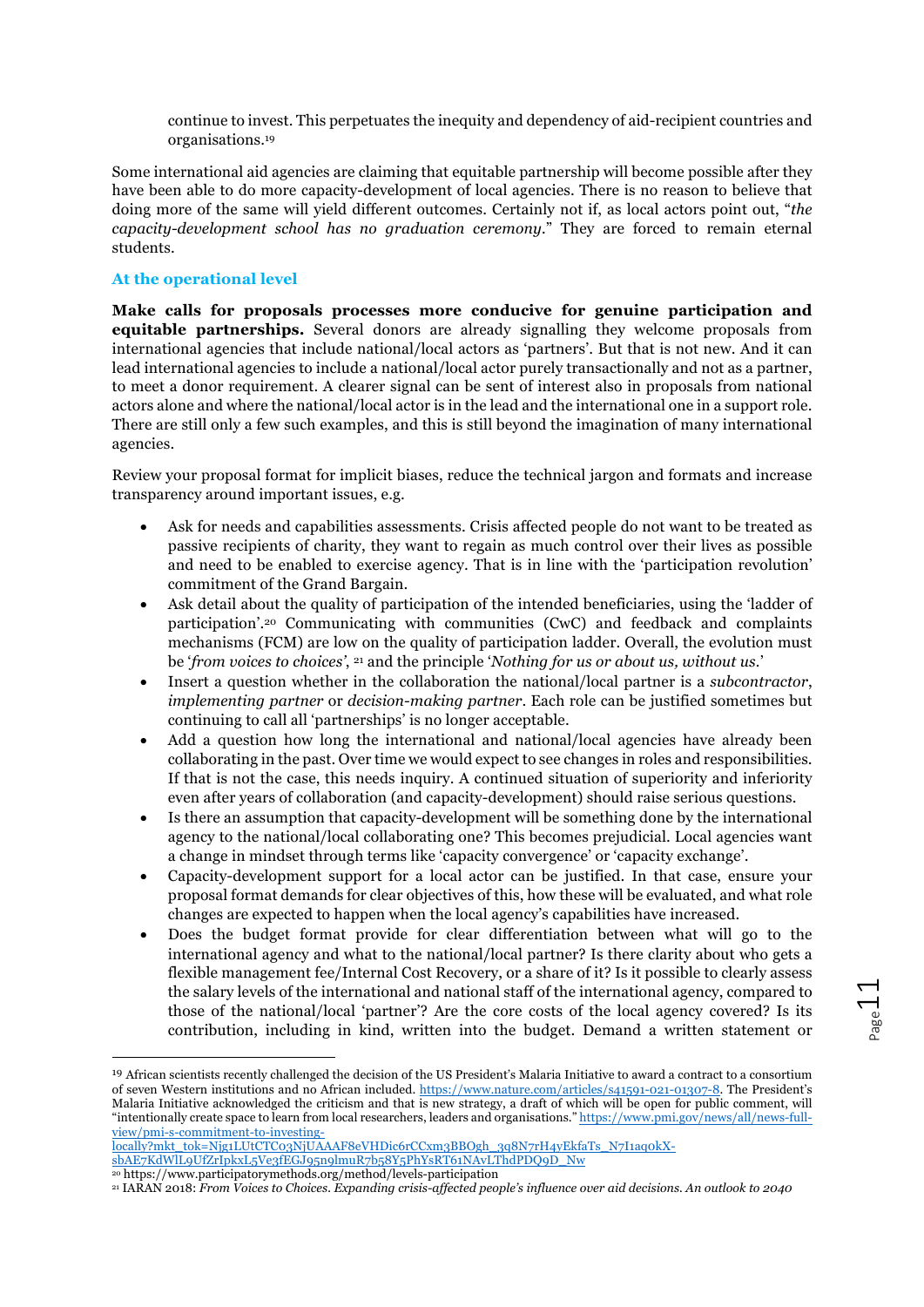signature from the national/local agency that they have fully been involved in the conceptualization and elaboration of the proposal. Ownership is a recognised factor in sustainability.

**Make calls for proposals more accessible for local agencies.** National agencies have indicated their problems with calls for proposals: As they do not have (and often are not allowed in the subgrants they obtain) much spare staff capacity, the deadlines are often too short for them and the formats too complicated. They cannot afford to hire an experienced proposal writer. Language is a further problem: often proposals can only be submitted in a major Western language. They are also expected to be fluent in 'aid-speak', a technical jargon that not even all international aid workers master. This is a problem that can definitely be mitigated e.g. by requesting first only a concept paper and information about the agency's track record, and decentralising the appreciation of those, so that appraisers also have contextual understanding. There is already practice experience of this among some institutional donors and INGOs.

**Do not automatically deny a local agency funding if it does not tick all the boxes on the organisational assessment sheet you may use in 'due diligence' exercises**. For understandable reasons, donors demand to see a growing number of internal policies: on fraud and corruption, child protection, the prevention of sexual exploitation, abuse and harassment, antiterrorism etc. First, experience has taught us that having the right paper does not mean it is lived practice within the organisation. Secondly, rather than following an internal process of articulating an organisational policy in shared values and commitments, it encourages a cut-and-paste practice to quickly meet donor requirements. Thirdly, continuously under-resourced local agencies will struggle to effectively implement these policies. Developing such organisational policies, grounded in internal ownership, can be a subobjective in the collaboration, it must not be an absolute precondition.

**Do not leave equitable partnership solely to the discretion of international aid agencies.** GMI conversations with members from both public aid administrations and some foundations reveal that many donors want to see more equitable partnership but currently feel they can only 'encourage' the international aid agencies and the private contractors they fund to create such. They believe they have no legal basis or effective influence to oblige them to do so, or to monitor whether they do. This does not hold: Public aid administrations and foundations have been driving many agendas through international aid agencies: gender, PSEAH, conflict-sensitivity and prevention of violent extremism are some obvious examples. As we have seen, they can make it clear in their calls for proposals, check in when assessing proposals, demand data and information on it in interim and final reports, inscribe it in the Terms of Reference of independent reviews and evaluations, and even ask auditors to look into how budgets were shared between the international and national/local agencies collaborating.

**Be attentive to clauses in contracts.** Local actors often feel powerless to negotiate changes in clauses of the contracts presented to them.

- If today's global problems require more collaboration and partnerships, then contracts must include clauses clarifying expectations not just around the task but also the management of the collaborative relationship.22
- § Reserve the right, as donor, to have tripartite conversations and reviews that include the local agency, to stop the exclusive control by the international agency over the donor-local agency communication. Local agencies have long been asking to be able to speak with donors directly, sometimes preferably independently. As institutional donor, also reserve the right to see the sub-granting contract the international agency establishes with the local collaborators.
- § International aid agencies generally keep their local collaborators on a tight financial string. In contracts with intermediaries, specific that subgrants to local agencies should demonstrate the quality financing of which details have been given above - they cannot be used as cheap labour. Most local agencies do not get the quality finance to build reserves and are hard pressed to make capital investments. Allow them to keep the assets (office, transport, communications

 <sup>22</sup> See GMI 2020: *Grant Agreements and Partnership Agreements. Towards a new level of maturity and competency*. https://www.gmentor.org/facilitation-and-partnership-brokering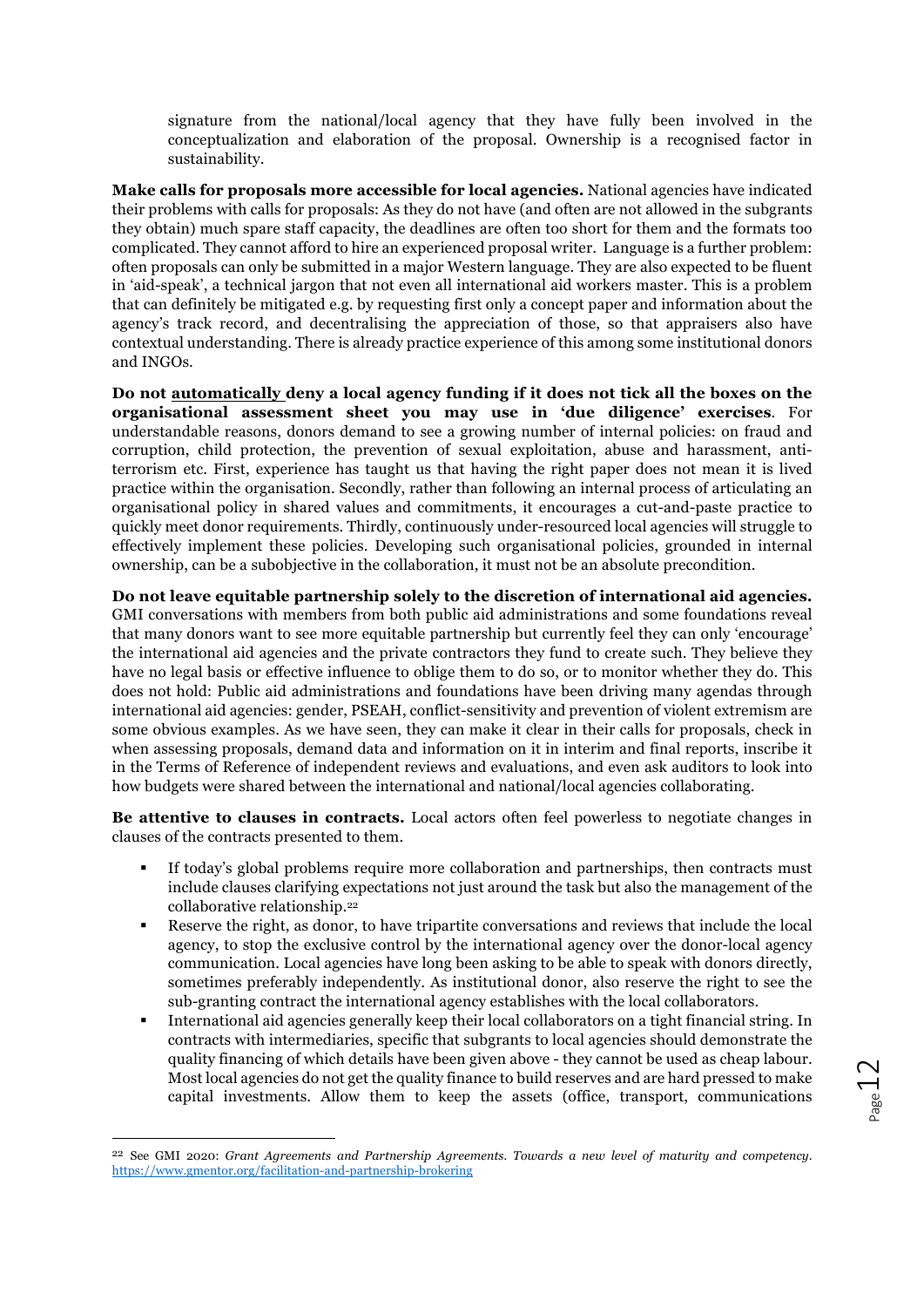equipment) at the end of the project or programme. Ensure the full costs of audits you as donor require, are covered in their grant budget.

- § Make mention of intellectual property rights of local actors in direct contracts and in contracts with international intermediaries: Their creative ideas and innovations risk being taken and presented by their international 'partners' as their own. This is extraction of intellectual capital resources.
- Give local actors co-decision authority over procurement choices. They may have insights and relevant experience that the international agency does not have.

**Listen attentively to all actors during monitoring visits, reviews and evaluations.** "*Gone with the wind*" is how some local actors describe their experience of donor visits to field sites. They are brief, with staff of the international agency often accompanying the donor representative throughout. There is little opportunity for the local agency to speak more at length, freely and frankly (independently), with the donor representative, even more so if there is a language barrier. The same holds for intended beneficiaries. Given the power inequalities in the relationships, and the resulting fear among the weaker ones to lose the resources of the more powerful ones, listening to different actors independently becomes a requirement. Field visits cannot just be 'guided tours'.23

If the questions of quality of the collaborative relationship and meaningful participation of affected populations have been explicit in the proposal assessment and contracting, it become legitimate topics of inquiry for the visiting donor representative, and for reviewers, evaluators and even auditors.

### **III. SURFACE AND EXAMINE BELIEFS AND ASSUMPTIONS AND THEIR POSSIBLE NEGATIVE CONSEQUENCES**

Everyone's behaviour is influenced by certain mindsets or assumptions, which are not always conscious. Aid donors are no exception. Several important ones are worth reflecting on more critically: labels, risk, urgency, value for money and competition.

### **Reflect on labels and their connotations**

**First responders.** The 'Grand Bargain' seeks acknowledgment of the roles and contributions of local actors by calling them '*first responders'*. That label is full of bias. It can evoke an image of well-meaning first responders being center stage – until the professionals i.e. the international relief agencies, arrive. The label also ignores that the local agencies may have been responding to many challenges long before the internationals arrived and will continue to do so when most internationals have left for other crises.

**NGO and CSO**. Referring to non-governmental local actors as 'NGO's or 'civil society organisations' (CSO) also carries different connotations. In these contexts, NGO evokes more an image and role of a service deliverer. But CSO implies that the organisation positions itself within a wider societal context, between citizens/residents and the state and business interests, taking on other roles than service delivery. A CSO needs to have some legitimacy in its environment, whereas an NGO could be a mere project/service delivery machine. International actors complain that Somali non-governmental agencies are too much NGO and not enough CSO (without asking whether the nature of collaboration over the past three decades may have had any influence on this), whereas Bangladeshi nongovernmental organisations demand that international agencies see and treat them as CSOs and not just as NGOs.

### **Reflect on risk, opportunity and the importance, also, of trust building**

Risk matrices over the past 20 years have become a popular tool in aid agencies. They are also deceptive in multiple ways.

**Constantly focusing on risk creates imbalance in our assessment of situations.** It is healthier to assess both risks and opportunities, and weigh both against each other. When examining

<sup>&</sup>lt;sup>23</sup> For some practical guidance see Chambers, R. 2018: *Debiasing: A systematic discipline and delight for development* professionals. https://www.participatorymethods.org/resource/debiasing-systematic-discipline-and-deli *professionals.* https://www.participatorymethods.org/resource/debiasing-systematic-discipline-and-delight-developmentprofessionals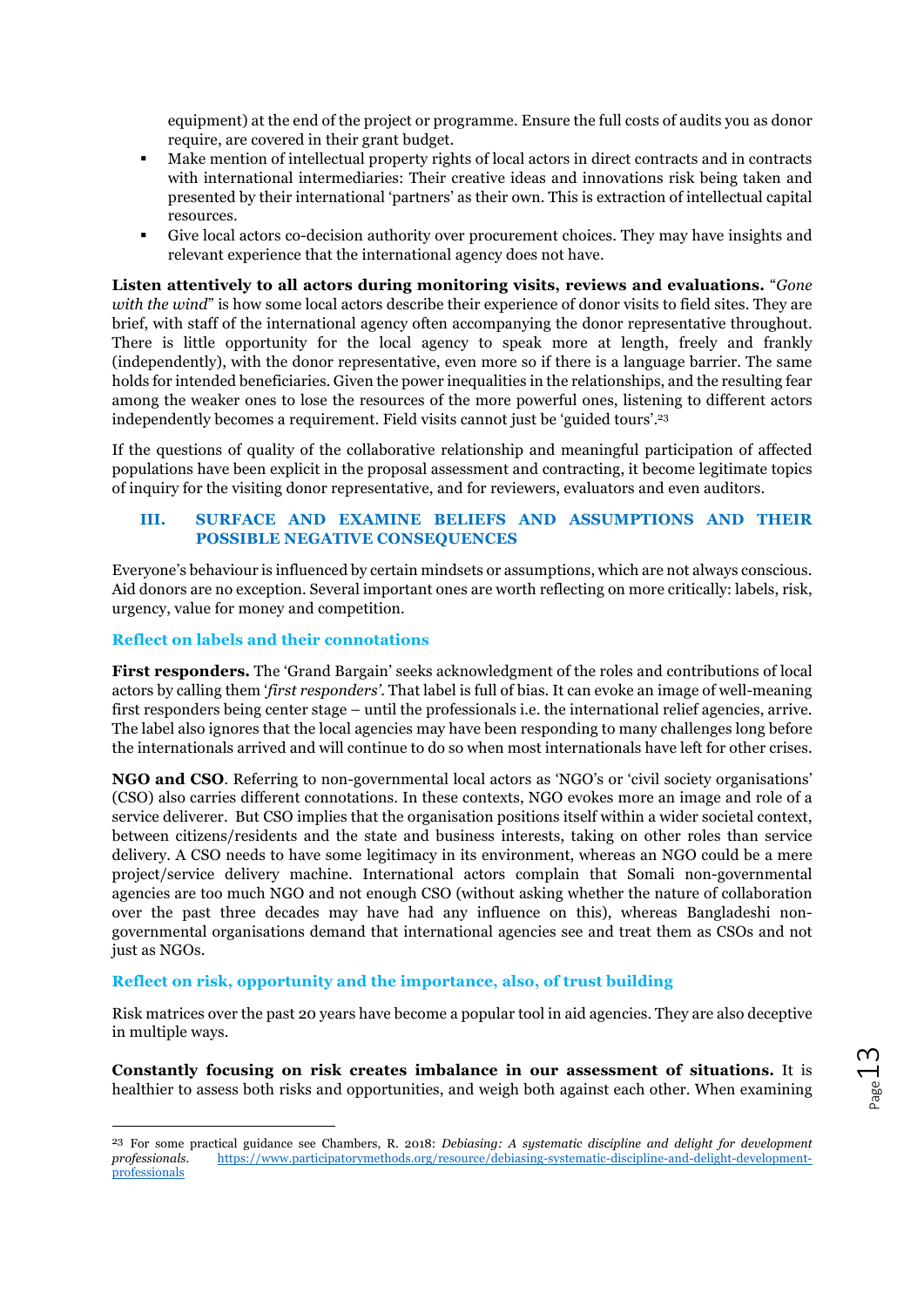DFID's approach to managing fiduciary risk in conflict-affected environments, the UK's Independent Commission for Aid Impact did not encourage DFID to have zero risk appetite, but to continue considering 'risk return' or 'risk reward' (i.e. the benefits from having dared to take a considered risk), and do so in a manner that is consistent across offices and staff.24 Low appetite for risk does not fit well with a world that the private sector describes as becoming increasingly VUCA (Volatile, Uncertain, Complex and Ambiguous). It may incline us to continue with business as usual rather than change and adapt.



**Constant attention to risk stimulates mistrust and fear.** There is some conversation about risk sharing rather than risk transfer to local actors. But a persistent negative narrative about local actors may has actually turn them into 'the risk'. The issue then is no longer how we share risk in the collaboration, but how we reduce the risk of collaborating with local actors. This is not conducive to equitable partnership. Relief aid administrators would do well to speak with colleagues managing aid for human rights, peace work, development, disaster risk reduction and climate change adaptation, who generally hold a more nuanced and appreciative view of local actors.

**An exclusive focus on risk adds increasingly to the cost of doing business.** We are likely to install various oversight and control measures and insert legal clauses to protect us from any liability. Taken to the extreme, we will reach the point where of every Euro 100 in aid money, we will be spending Euro 65 to control all possible risks that anything goes wrong with the remaining Euro 35. In extremis, we are unwittingly contributing to the spirit and practice of a surveillance state where local actors are constantly, closely and intrusively watched. Societies cannot and do not function when levels of trust are low. Nor can collaborative endeavours. Cautious trust is a balance between active attention to risk and active efforts to test and build trust.

**Risk matrices give the wrong impression that all risks are identified and well managed**. But what about the 'risks' that do not make it onto the radar screen? Does the aid industry make the same mistake as economists have done for decades, namely ignoring 'unintended' consequences as 'externalities'? For a hundred years we have treated environmental impacts as an externality- someone else's problem that therefore does not show up in my risk matrix and in my accounts. The result is such overexploitation of our planet that we now are concerned about our species survival. Here are some real risks that seldom make it into aid agency risk matrices:

- Undermining the self-confidence or 'power within' of local actors, by constantly pointing at were they fall short compared to international agencies.
- § Undermining the readiness to volunteer and to commit, by turning all mutual aid into a paid act and causing local inflation of salaries and benefits. **Strategic questions to ask, a**
- § No sustained capabilities improvement because the local organisation cannot access enough funding to retain the strengthened capacities. The risk that an expensive 'comprehensive' approach does *not* leave a legacy of significantly

**conversation to have**

*What legacy do we, international actors, want to leave behind? What legacy do we, local actors, want international actors to leave behind?* GMI

 <sup>24</sup> Independent Commission for Aid Impact 2016: DFID's Approach to Managing Fiduciary Risk in Conflict-Affected Environments. A performance review. https://icai.independent.gov.uk/html-version/dfids-approach-to-managing-fiduciaryrisk-in-conflict-affected-environments/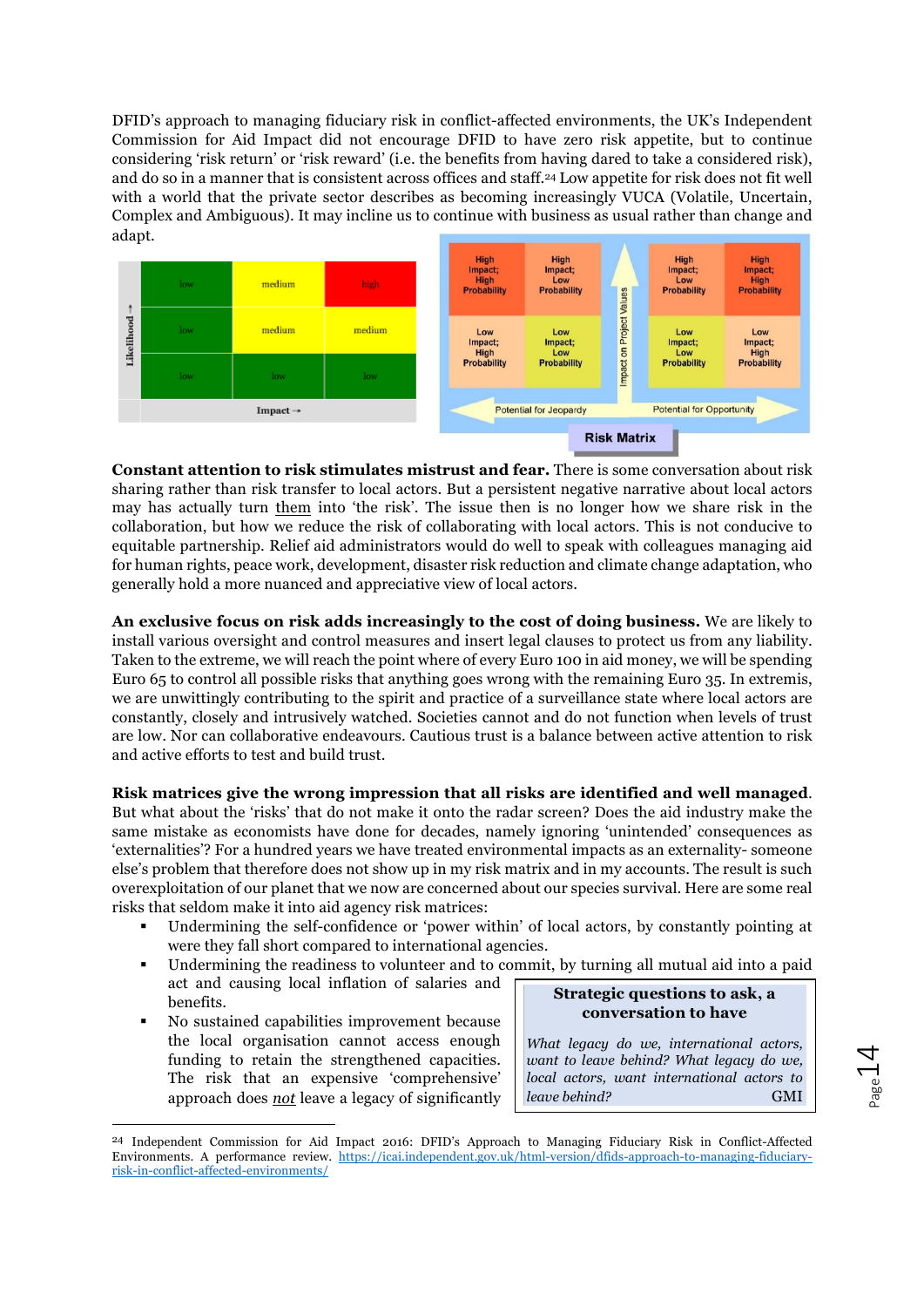strengthened national and local capacities to deal better with the next crisis. Billions have been spent on repeat comprehensive responses to political crises and natural disasters in Haiti. Individuals and families have benefitted, but there is little strengthened Haitian organised capacity.25 So next time, another expensive international response will be required.

§ The risk that the relief sector undermines the development of a strong civil society, that the development sector invests in. In various countries, international donors invest with multi-year programmes in 'civil society strengthening'. Simultaneously, a large contingent of international relief actors may be mostly instrumentalising national and local CSOs, putting them in competition with each other, hiring away their best people and turning them into service deliverers rather than broader change agents. As most crises today are recurrent or protracted, humanitarian assistance cannot remain only about short-term relief. A strategic question must be: how does it contribute to society? In terms of greater resilience of households and communities, but also more effective local and national institutions.26 Bypassing or undermining local institutions in the medium-term does harm.

### **Examine narratives about the 'other' and 'us'**

**Overly negative narrative.** The portrayal of all local actors (governmental and non-governmental) as intrinsically a risk (until proven innocent) is fueled by a negative narrative, that we may get socialised in and are not even conscious off. In that negative narrative, local actors present generically a higher risk of fraud and corruption, of not having the capabilities to deliver quality programmes, of being unable or unwilling to adhere to fundamental humanitarian principles of impartiality and neutrality, and/or being essentially a business enterprise for the founder and her or his family. We all have examples of such – which then are invoked in a 'yes but' reaction to disqualify demands for more equitable partnerships.

**Overly positive narrative.** The counterpart of this negative narrative about local actors is an excessively idealised narrative about international aid actors as technically, managerially, but also politically and morally superior, and omnipresent wherever in the world there is a crisis. The regular revelations now about bullying, sexual harassment and abuse, and fraud and corruption in UN agencies and INGOs are denting that image. And some international aid agencies are behaving like corporates, more intent on expanding their own power and annual turnover than assisting others. Generally speaking, international agencies indeed have stronger technical and managerial capabilities than local actors – but unequal access to quality financing plays an important role in maintaining that difference.

**Humanitarian principles.** The issue of adherence to humanitarian principles requires dedicated reflection. It is sometimes used as another generalising statement that casts doubt on local organisations. They cannot however be invoked with a purist (and doctrinaire) attitude that not even Jean Pictet, the primary commentator on the principles, advocated for.27 Not all local agencies have to try and follow the principles in the way the ICRC and MSF try to do. Nor is international humanitarian aid and are international agencies as adherent to these principles as they claim to be. Humanitarian aid globally is not allocated purely based on need: political interests play a role as well. And most international aid agencies are multi-mandate: when going beyond life-saving and other short-term 'relief' interventions, their programmes inevitably touch on the power dynamics and social norms in someone else's society, and they will not be perceived as so 'neutral' and 'independent'.

#### **Examine the role of time perspective in our decisions**

**Short-termism.** Time frames for projects and programmes in the relief sector tend to be very shortterm; most do not exceed 18 months. More generally, "*the international aid sector is extremely* 

<sup>25</sup> For an alternative observation on the aid response in Haiti, see Katz, J. 2016*: The Big Truck that Went By. How the world came to save Haiti and left behind a disaster*. St Martin's Publishing: see also Karroum, N. 2017: *La 'Localisation de l'Aide' dans la Réponse à l'Ourgan Matthieu en Haïti*. Group URD

<sup>26</sup> In '*Why Nations Fail. The origins of power, prosperity and poverty'* (2012), Acemoglu and Robinson make a strong argument that the nature and quality of institutions is a key factor.

<sup>27</sup> "*The truth is that nothing in life is absolute. The doctrine of the Red Cross, formulated at a particular moment in history, applies to a living world in never-ending movement, to a society composed of men who have not attained perfection. Sometimes it represents an ideal model to which we may aspire, rather than an unbending and rigorous law.*" (Pictet 1979: *The Fundamental Principles of the Red Cross. Commentary* p. 14)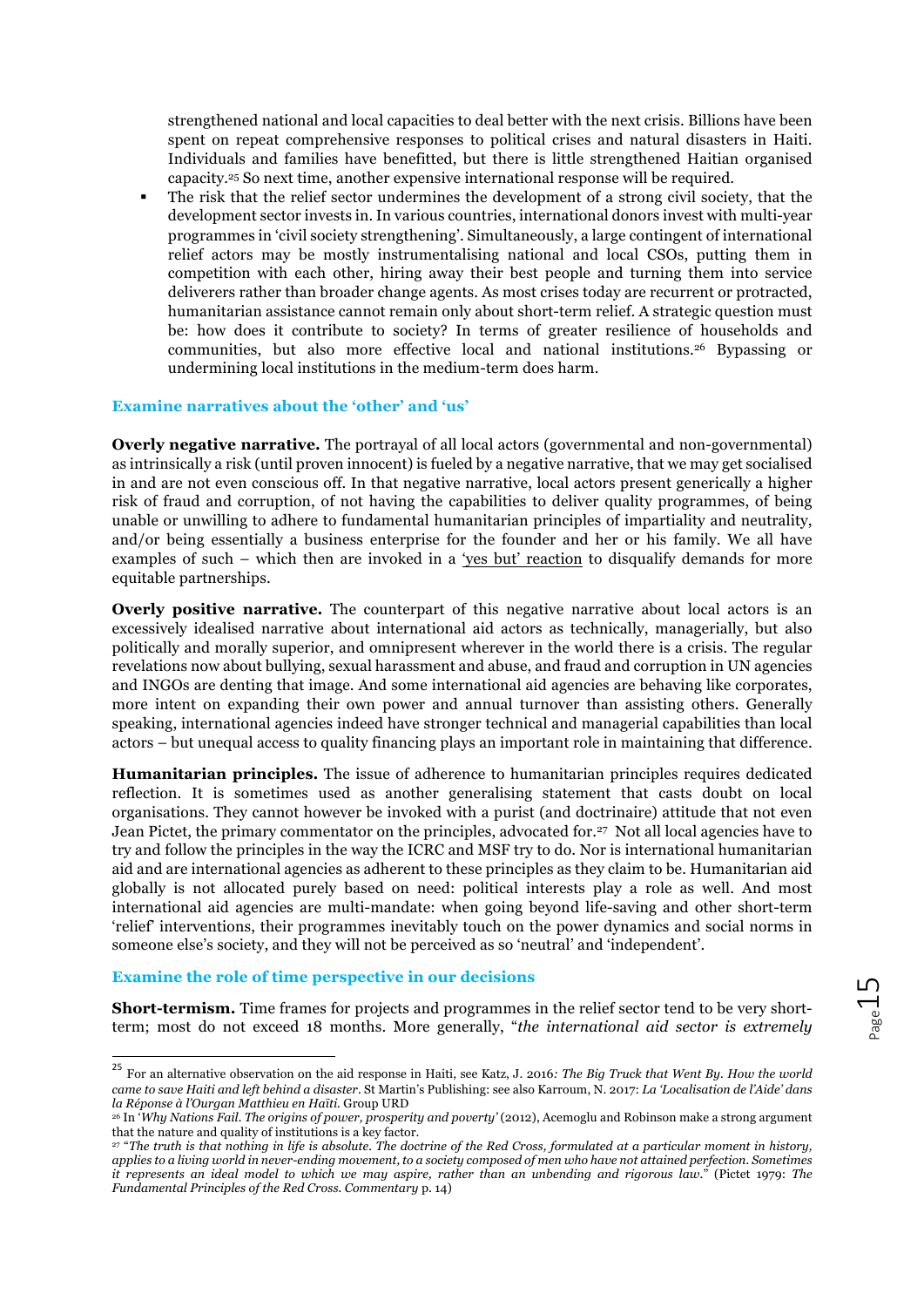*impatient*" someone pointed out to us some years ago. "*I want results, I want them visible, and I want them now*" was the demand of a relatively young public aid administrator in Tripoli, Libya, a year after the fall of the Khaddaffi regime. She therefore was not keen to fund a deeper structural and longer-term approach to building trust and constructive interactions between different Libyan social groups. One year after that expression of impatience, Libya predictably, collapsed into deeper internal violence and chaos, that would grip it for the next 6 years at least.

**Urgency mindset.** Lack of time is a commonly used argument to explain why international relief agencies cannot develop better quality and more equitable collaborations with national and local agencies. They need to act fast and do that best through direct implementation or in transactional uses

of local actors. Although most crises today are protracted or recurrent, the sudden onset emergency remains the paradigm that shapes the functioning but also the mindsets. There are indeed acute emergency situations that need responses from agencies that can deploy and/or scale up fast and effectively, including international ones. But once the situation stabilises, is

Although most crises today are protracted or recurrent, the sudden onset emergency remains the paradigm that shapes the functioning but also the mindsets of the international relief sector. GMI

time and effort dedicated to evolving into different relations and collaborations with national and local actors, and to develop some trust? How is it that, after decades of presence in e.g. the DRC and Colombia, the prevailing pattern of interaction is still one of dominance and subordination?

**Pressure to spend.** Another manifestation of time pressure, as mindset and institutional logic, is the pressure-to-spend. A general trend in many public administrations is to always spend one's budget within the fiscal year, or risk being allocated a smaller one the year after. That logic also affects aid administrations, and it reverberates into operational aid agencies. Even in conflict situations, where pouring in money fast can fuel the conflict, and the wiser approach (from a conflict-sensitivity perspective) might be to slow down and occasionally suspend spending. The pressure to spend can contribute to a negative assessment of certain national and local actors who are otherwise capable and have a proven track record, on the grounds that they do not have enough 'absorption capacity'. It also incentives operational managers to go for high costs expenditures to maintain an appropriate 'burn rate'. Is the assumption that spending more, faster, leads to better medium-term impacts underpinned by evidence, for all types of situations?

Managing the COVID situation has taught governments to be careful with the impatience to lift restrictions. As the Swiss federal health minister, Alain Berset put it so well: "*As fast as possible but also as slowly as necessary*." A useful motto to expand to the aid sector.

# **Does competition always bring out the best?**

The aid sector relies much on competitive bidding on the assumption that it will enable donors to choose the best quality proposals and therefore get most value for their money. That reasoning is not entirely wrong, and the alternative might be favoritism. But negative consequences need to be considered too:

- § Unregulated competition leads to monopolies and inequalities are reproduced: Historically, less well-resourced agencies, which is the case of many local ones, cannot compete with those that have been able to develop their capabilities through years of better resourcing and, if need be, can afford professional proposal writers.
- § Incentives for competition are bigger than incentives for collaboration. This can increase the fragmentation among national and local actors, who should be working together, in complementary fashion, to better manage the stresses, shocks and longer-term crises they are confronted with. Also among international relief agencies it increases the cost of coordination, as the incentives favour individual organisation perspectives, rather than eco-system and collective impact ones.
- § It is an obstacle to systems perspectives and funding collaborative approaches to try and effect systems change. 'Project' grants do not add up to more needed 'systems grant making'.28

 <sup>28</sup> See no author 2016: *Systems Grantmaking. Resource guide*. Grantmakers for Effective Organisations & Management Assistance Group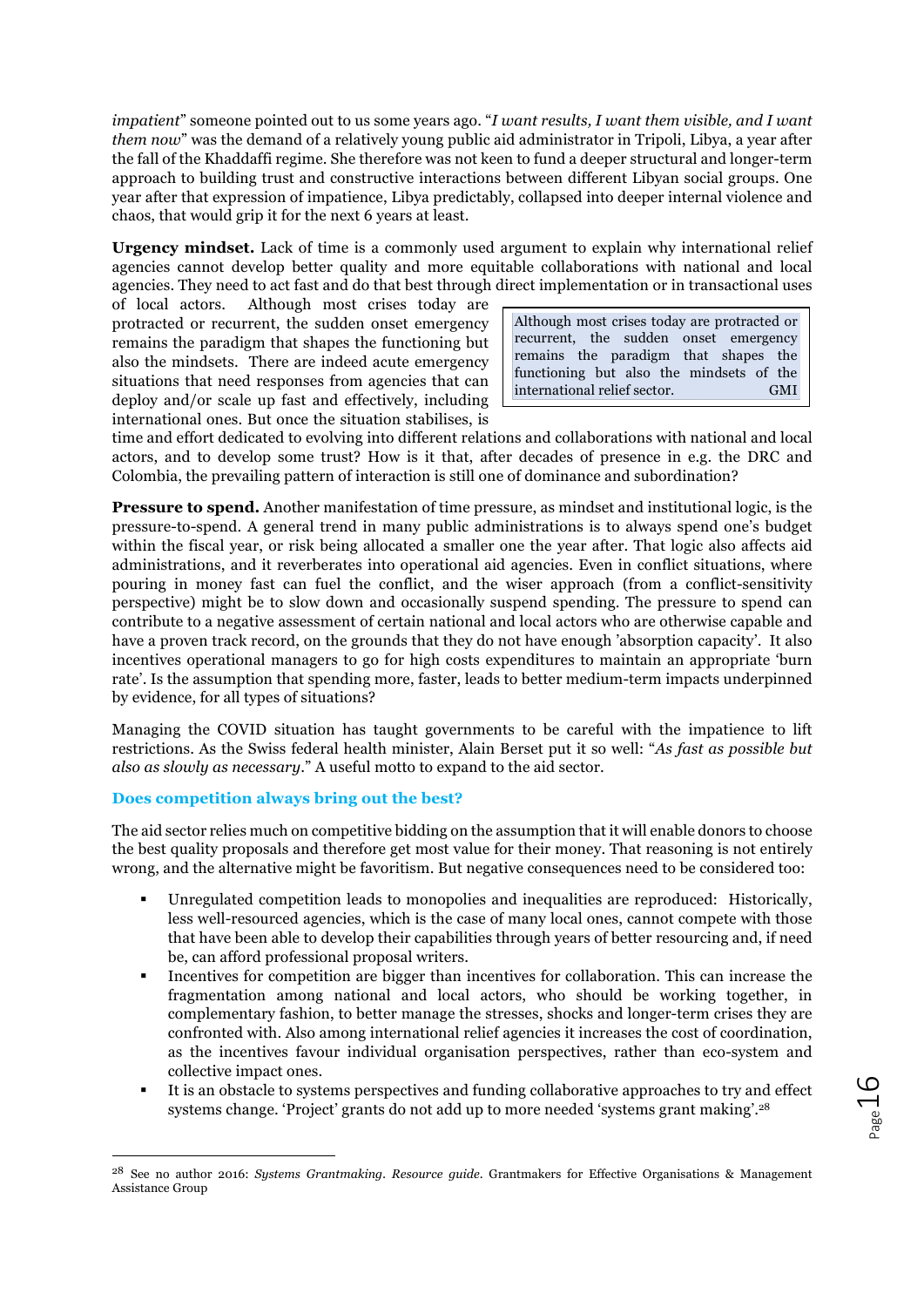Some public sector aid donors are encouraging applications from consortia. Partially this is an attempt to increase complementarities and collaboration, partially this is also driven by the donor wish to obtain larger reach and/or multi-dimensional action for the cost of managing one contract (with the consortium lead). In practice, consortia can be donor-induced rather than derived from organisations having properly examined their complementarities and willingness and ability to collaborate. As a result, they may not realise their potential.

How can genuine collaboration, based on complementarity and mutual respect, be incentivised and rewarded?

### **Review the value-for-money calculus**

Value-for-money appreciations in the relief sector often consider single programmes or major projects, focus on money as the central factor and take the donor's perspective. What if we did differently?

**Include hidden costs.** For example, the cost of an international response where many international agencies fly in and all require their own operating infrastructure and demand separate attention from national actors; the impact of high turnover of international staff, with regular loss of contextual understanding and ruptures in relations; the cost of recruiting away the most experienced staff of local

agencies; the ineffectiveness of 'capacity-development' if local organisations cannot attract and retain experienced people.



**Include the costs of multiple intermediaries**. We may find the cartoon here rather offensive, but it illustrates what the question is. Maximum one intermediary, the Grand Bargain said.

**Bring time perspective into it.** In situations of recurrent or protracted crisis, does short term value-for-money remain value-

for-money in the medium to longer term? Is not investing in local institutional and their collaborative capabilities good economics? **Evaluate transformative impacts.** Also in the evaluation field there is growing dissatisfaction with the practice of evaluating whether piecemeal projects within their aid silos have 'delivered' the results they promised. Several evaluators argue we need more systems perspectives, look at collective impacts

and whether they are transformative.29

**Rebalance value and money**. The tendency is to start from money and to assess how much value we could get for it. But humans operate also inversely: we are comfortable spending more money on what we value. The global COVID lockdowns are the prime examples. We have valued health, life and longerterm sustainability over short-term economic benefit – at a huge monetary cost. What does a value-formoney assessment look like if we started from appreciating the value first, rather than the money first?

**Open budgets and participatory budgeting?** Aid support for governance has long adopted and promoted practices like open budgets and participatory budgeting. What if groups of affected people (intended beneficiaries) were invited to give their views of what use of the money would give them greatest value30, and to decide (and manage) the uses of at least part of the available budget? We trust them with unconditional cash transfers to households; are they incapable of coming up with thoughtful ideas for other, more collective impact, uses of money? If we think they cannot, what does 'resilience programming' than mean in practice?

**Be attentive that donor behaviour can negatively affect the impact value**. The Open Road Alliance ('Keeping Impact on Track') is a unique venture specialising in contingency funding. It provides grants or loans to help social sector organisations face a problem that threatens the impact of its action and sometimes even the survival of the organisation. In 2017, it analysed a sample of 102 applications to identify what types of obstacles or roadblocks made social sector organisations turn to the Open Road

 <sup>29</sup> See Blue Marble Evaluation https://bluemarbleeval.org/

<sup>30</sup> See e.g. d'Emidio. F., T. Wallace, S. Henon & D. Buckles 2017: *Value for Money in ActionAid. Creating an alternative*. ActionAid. The value appreciations of other people may be different from those of international aid workers: Some years ago, we did not appreciate the value of means of communication (mobile phones) in the same way as crisis-affected people or would frown when a community's priority was to rebuild a religious space that serves as community center.